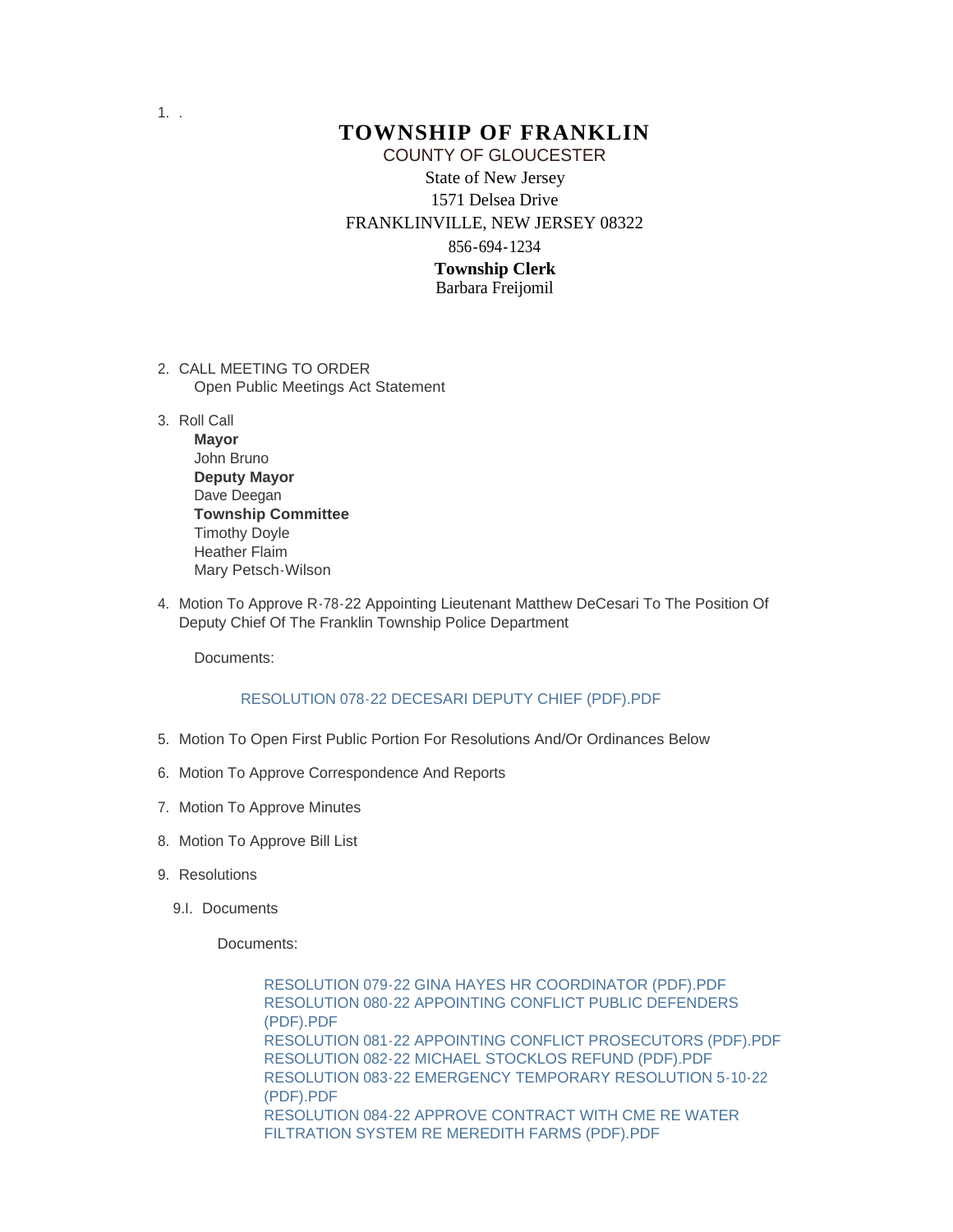10. Introduction Of The Following Ordinances. Public Hearing Will Be On May 24, 2022

Documents:

ORDINANCE 12-22 SOLAR AMENDED (PDF).PDF ORDINANCE 13-22 IC INTERCHANGE COMMERCIAL (PDF).PDF

- 11. Motion To Open Second Public Portion For Any Comments Or Questions
- 12. Administrator/Departmental Reports
- 13. Adjourn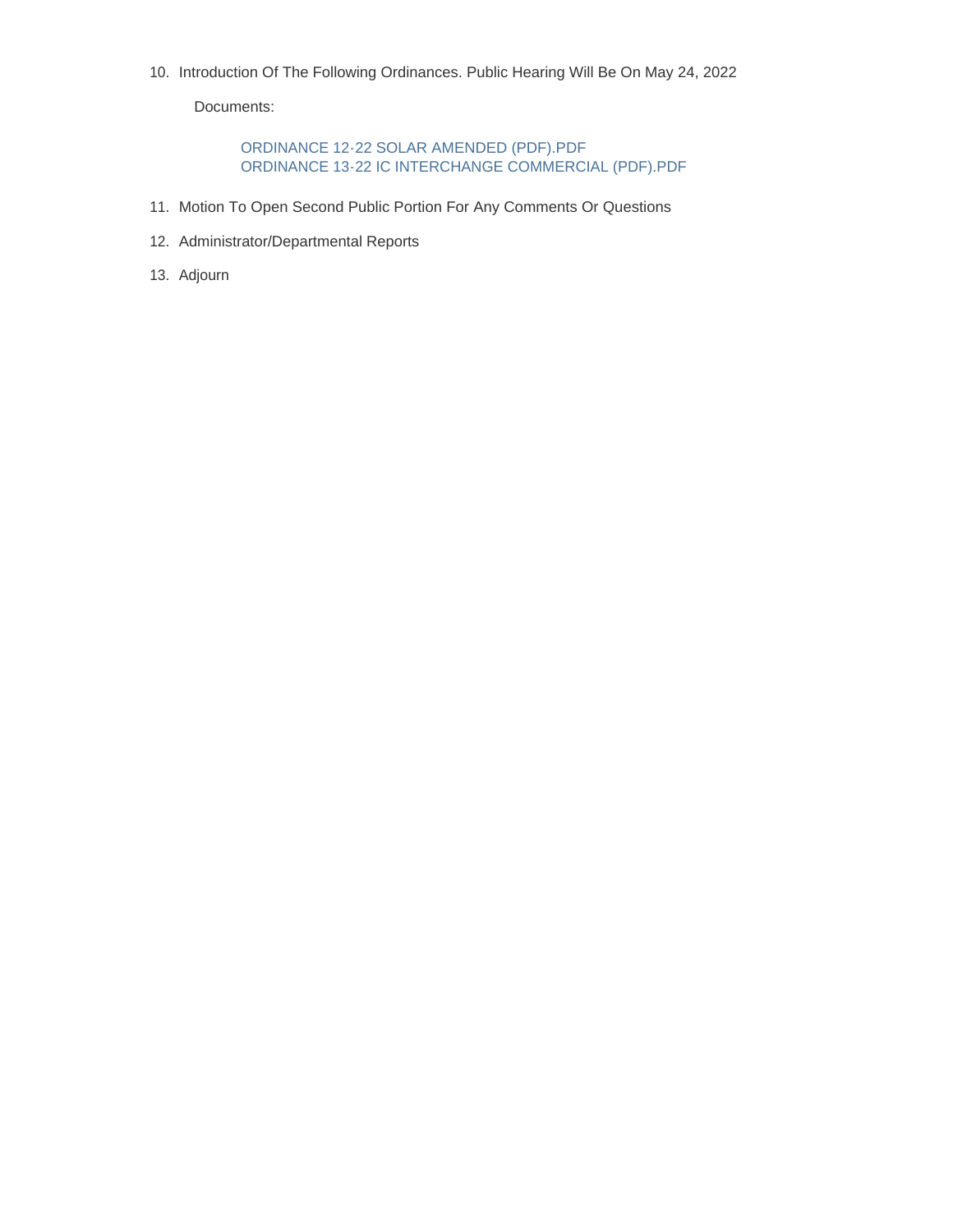#### **TOWNSHIP OF FRANKLIN R-78-22**

#### **RESOLUTION APPOINTING LIEUTENANT MATTHEW DECESARI TO THE POSITION OF DEPUTY CHIEF OF THE FRANKLIN TOWNSHIP POLICE DEPARTMENT**

WHERAS, the Township of Franklin requires a Deputy Chief for the Franklin Township Police Department; and

WHEREAS, the Township of Franklin, County of Gloucester, State of New Jersey finds that Lieutenant Matthew DeCesari is the most qualified candidate to serve as Deputy Chief and finds it appropriate to appoint Lieutenant Matthew DeCesari to the position of Deputy Chief for the Franklin Township Police Department; and

NOW, THEREFORE, BE IT RESOLVED that the Township Committee of the Township of Franklin, County of Gloucester, State of New Jersey, hereby appoints Lieutenant Matthew DeCesari to the position of Deputy Chief of Police for the Township of Franklin, effective May 10, 2022.

Adopted: May 10, 2022

| <b>COMMITTEE MEMBER</b> | <b>MOTION</b> | 2nd | YES | <b>ABSTAIN</b> | NO | <b>ABSENT</b> |
|-------------------------|---------------|-----|-----|----------------|----|---------------|
| <b>T. Doyle</b>         |               |     |     |                |    |               |
| D. Deegan               |               |     |     |                |    |               |
| M. Petsch-Wilson        |               |     |     |                |    |               |
| H. Flaim                |               |     |     |                |    |               |
| J. Bruno                |               |     |     |                |    |               |

Attest: Township of Franklin

Barbara Freijomil, Clerk John Bruno, Mayor

\_\_\_\_\_\_\_\_\_\_\_\_\_\_\_\_\_\_\_\_\_\_\_\_\_\_\_\_ \_\_\_\_\_\_\_\_\_\_\_\_\_\_\_\_\_\_\_\_\_\_\_\_\_

\_\_\_\_\_\_\_\_\_\_\_\_\_\_\_\_\_\_\_\_\_\_\_\_\_\_\_\_\_\_

**CERTIFICATION** 

I, Barbara Freijomil, Clerk of the Township of Franklin, do hereby certify that the foregoing Resolution was presented and duly adopted by the Township Committee at a meeting held on Tuesday, May 10, 2022.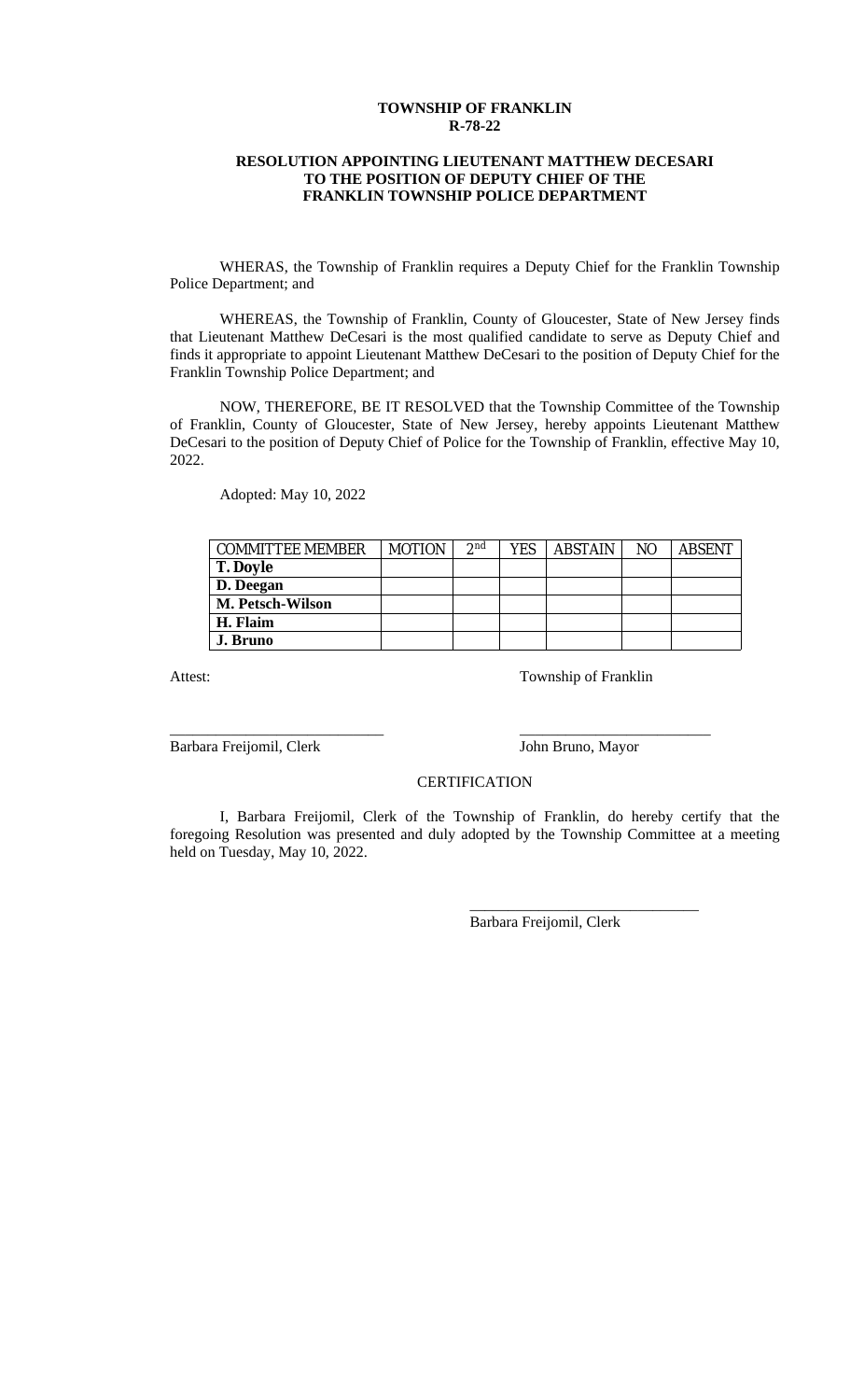#### **TOWNSHIP OF FRANKLIN R-79-22**

## **RESOLUTION APPOINTING GINA HAYES HUMAN RESOURCES COORDINATOR**

**WHEREAS**, the Township Committee requires the services of a Human Resources Coordinator; and

**WHEREAS**, Gina Hayes and she has excellent qualifications of a Human Resources Coordinator and should serve as Human Resources Coordinator; and

**NOW, THEREFORE, BE IT RESOLVED**, by the Township Committee of the Township of Franklin, County of Gloucester, State of New Jersey, that Gina Hayes is hereby appointed to the position of Human Resources Coordinator for a salary of \$5,800.00 per year retroactive to January 1, 2022.

Adopted: May 10, 2022

| <b>COMMITTEE MEMBER</b> | <b>MOTION</b> | 2 <sup>nd</sup> | YES | <b>ABSTAIN</b> | N <sub>O</sub> | <b>ABSENT</b> |
|-------------------------|---------------|-----------------|-----|----------------|----------------|---------------|
| <b>T. Doyle</b>         |               |                 |     |                |                |               |
| D. Deegan               |               |                 |     |                |                |               |
| M. Petsch-Wilson        |               |                 |     |                |                |               |
| H. Flaim                |               |                 |     |                |                |               |
| J. Bruno                |               |                 |     |                |                |               |

Attest: Township of Franklin

Barbara Freijomil, Clerk John Bruno, Mayor

\_\_\_\_\_\_\_\_\_\_\_\_\_\_\_\_\_\_\_\_\_\_\_\_\_\_\_\_\_\_

#### **CERTIFICATION**

\_\_\_\_\_\_\_\_\_\_\_\_\_\_\_\_\_\_\_\_\_\_\_\_\_\_\_\_ \_\_\_\_\_\_\_\_\_\_\_\_\_\_\_\_\_\_\_\_\_\_\_\_\_

I, Barbara Freijomil, Clerk of the Township of Franklin, do hereby certify that the foregoing Resolution was presented and duly adopted by the Township Committee at a meeting held on Tuesday, May 10, 2022.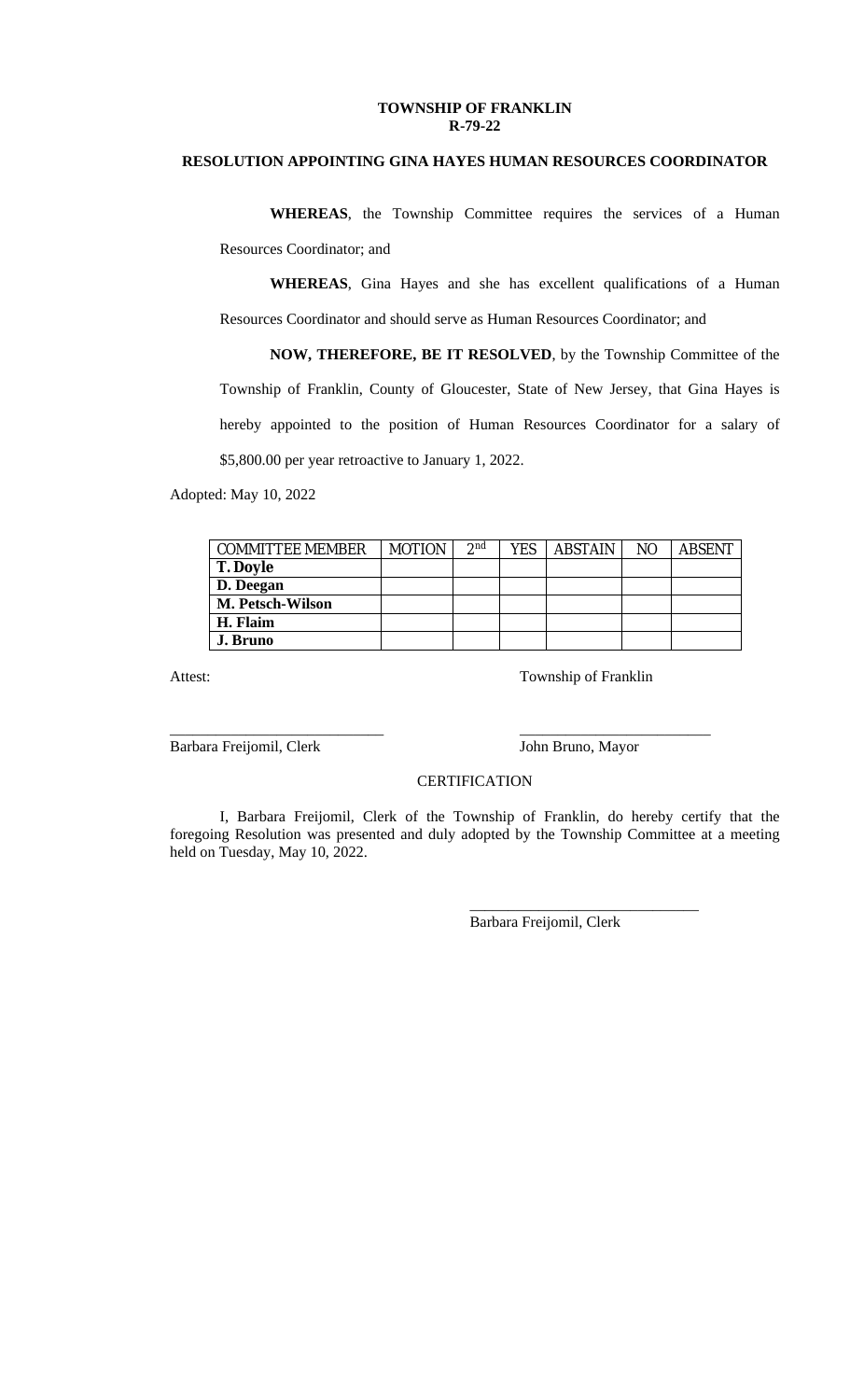#### **TOWNSHIP OF FRANKLIN R-80-22**

### **RESOLUTION APPOINTING CONFLICT PUBLIC DEFENDERS FOR THE TOWNSHIP OF FRANKLIN JOINT MUNICIPAL COURT FOR THE YEAR 2022, PURSUANT TO LOCAL PUBLIC CONTRACTS LAW (N.J.S.A. 40A:11-1, ET SEQ.) AND IN ACCORDANCE WITH PUBLIC LAW 1996, c. 95, SECTION 14 (N.J.S.A. 2B 12-1, ET AL.)**

**WHEREAS**, there exists a need for Conflict Public Defenders in the Township of Franklin for the Franklin Joint Township Municipal Court; and

**WHEREAS**, funds are or will be available for this purpose; and

**WHEREAS**, the Local Public Contracts Law (N.J.S.A. 40A:11-1 et seq.) requires the governing body of a contracting unit to publish a notice in a newspaper authorized by law to publish its legal advertisements, setting forth the nature, duration, service and amount of the contract where such contract is awarded for "professional services".

**NOW THEREFORE, BE IT RESOLVED**, by the Township Committee of the Township of Franklin, County of Gloucester, State of New Jersey, as follows:

1. Any licensed practicing lawyer in the State of NJ who is appointed as Municipal Public Defender in any other municipality in the County of Gloucester, State of NJ is hereby retained as Conflict Public Defenders for the Township of Franklin for the year 2022 in accordance with Public Law 1996, c. 95 Section 14 (N.J.S.A. 2B 12-1, et al.)

2. The appropriate officers of the Township of Franklin are hereby authorized to enter into the contract with, for the legal services above specified, for a one (1) year term retroactive to January 1, 2022, and to be paid in accordance with the 2022 Budget.

3. The contract is awarded as a "professional service" under the provision of the Local Public Contracts Law because of the specialized training, education, experience and specialized knowledge needed for this position and pursuant to a "fair and open" process as provided in N.J.S.A. 19:44A-20.4 et seq.

4. A notice of the award of this contract shall forthwith be printed once in The South Jersey Times, an official newspaper of the Township of Franklin, authorized by law to publish the legal advertisements of the Township Committee of the Township of Franklin, setting forth the nature, duration, service and amount of the contract, and further stating that this resolution and the annexed contract are on file and available for public inspection in the Office of the Clerk of the Township of Franklin.

| Adopted: May 10, 2022   |               |                 |     |                |                |               |
|-------------------------|---------------|-----------------|-----|----------------|----------------|---------------|
| <b>COMMITTEE MEMBER</b> | <b>MOTION</b> | 2 <sub>nd</sub> | YES | <b>ABSTAIN</b> | N <sub>O</sub> | <b>ABSENT</b> |
| <b>T. Doyle</b>         |               |                 |     |                |                |               |
| D. Deegan               |               |                 |     |                |                |               |
| M. Petsch-Wilson        |               |                 |     |                |                |               |
| H. Flaim                |               |                 |     |                |                |               |
| J. Bruno                |               |                 |     |                |                |               |

Attest: Township of Franklin

Barbara Freijomil, Clerk John Bruno, Mayor

\_\_\_\_\_\_\_\_\_\_\_\_\_\_\_\_\_\_\_\_\_\_\_\_\_\_\_\_\_\_

### **CERTIFICATION**

\_\_\_\_\_\_\_\_\_\_\_\_\_\_\_\_\_\_\_\_\_\_\_\_\_\_\_\_ \_\_\_\_\_\_\_\_\_\_\_\_\_\_\_\_\_\_\_\_\_\_\_\_\_

I, Barbara Freijomil, Clerk of the Township of Franklin, do hereby certify that the foregoing Resolution was presented and duly adopted by the Township Committee at a meeting held on Tuesday, May 10, 2022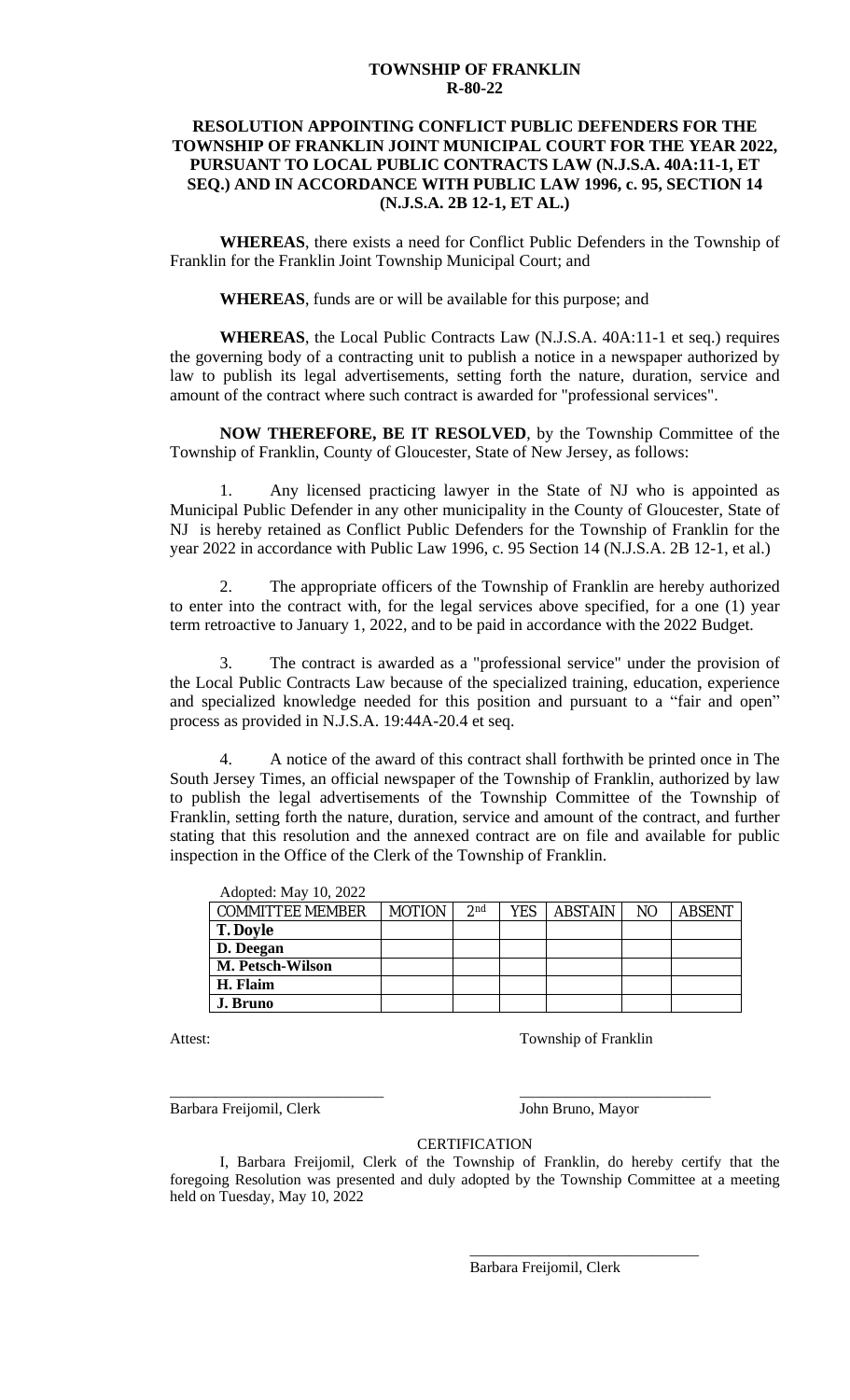### **AGREEMENT**

**WHEREAS**, the Township of Franklin, hereinafter referred to as "Township", requires the services of a Conflict Public Defender for the calendar year 2022 retroactive to January 1, 2022; and

**WHEREAS, Amanda Mazzoni,** "Township Conflict Public Defender", is a licensed attorney in the State of New Jersey, has agreed to accept the appointment of the Township for the performance of the duties of attorney subject to the following terms and conditions:

#### **WITNESSETH:**

1. The Township Conflict Public Defender shall be appointed to a one (1) year term to represent the Township for the calendar year 2022, retroactive to January 1, 2022, and he shall perform all duties required of a local representative of the Township.

2. During the term of this Agreement, the Township Conflict Prosecutor shall devote his/her best efforts to advance the interest of the Township; he shall perform his/her duties to the best of his/her ability and in accordance with the Code of Professional Ethics by the New Jersey Supreme Court and in accordance with Public Law 1996, c. 93, Section 14 (N.J.S.A. 2B 12-1 et al.)

3. The Township Conflict Prosecutor shall receive a salary as set forth in the Salary Ordinance of the Township of Franklin.

**IN WITNESS WHEREOF**, the parties hereto have set their hands and seals this 10 th day of May, 2022.

\_\_\_\_\_\_\_\_\_\_\_\_\_\_\_\_\_\_\_\_\_\_\_\_\_\_\_\_\_\_\_ \_\_\_\_\_\_\_\_\_\_\_\_\_\_\_\_\_\_\_\_\_\_\_\_\_\_\_\_

TOWNSHIP OF FRANKLIN

JOHN BRUNO, MAYOR

ATTEST:

BARBARA FREIJOMIL, CLERK

\_\_\_\_\_\_\_\_\_\_\_\_\_\_\_\_\_\_\_\_\_\_\_\_\_\_\_\_\_\_\_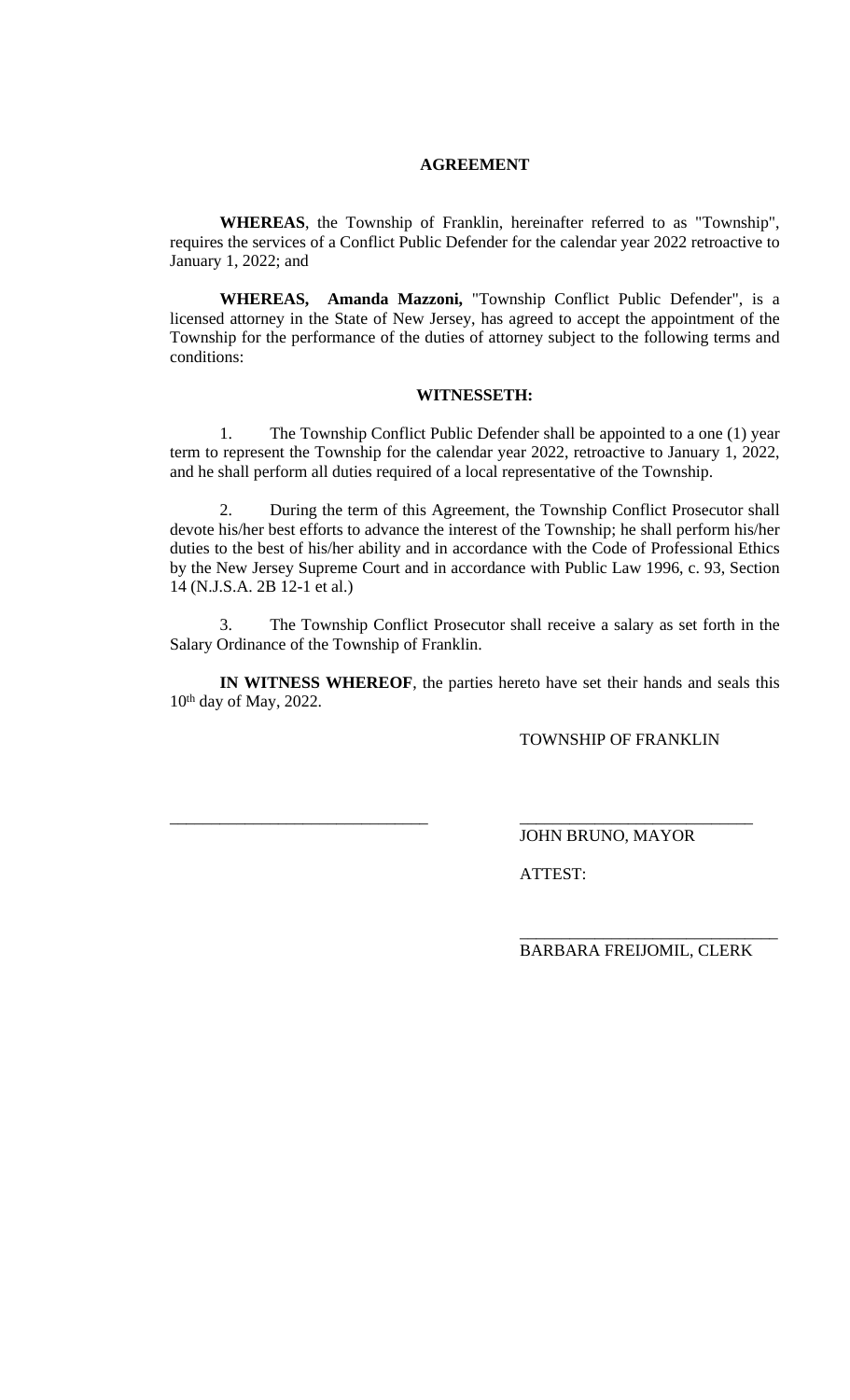#### **TOWNSHIP OF FRANKLIN R-81-22**

### **RESOLUTION APPOINTING CONFLICT PROSECUTORS FOR THE TOWNSHIP OF FRANKLIN JOINT MUNICIPAL COURT FOR THE YEAR 2022, PURSUANT TO LOCAL PUBLIC CONTRACTS LAW (N.J.S.A. 40A:11-1, ET SEQ.) AND IN ACCORDANCE WITH PUBLIC LAW 1996, c. 95, SECTION 14 (N.J.S.A. 2B 12-1, ET AL.)**

**WHEREAS**, there exists a need for Conflict Prosecutors in the Township of Franklin for the Franklin Joint Township Municipal Court; and

**WHEREAS**, funds are or will be available for this purpose; and

**WHEREAS**, the Local Public Contracts Law (N.J.S.A. 40A:11-1 et seq.) requires the governing body of a contracting unit to publish a notice in a newspaper authorized by law to publish its legal advertisements, setting forth the nature, duration, service and amount of the contract where such contract is awarded for "professional services".

**NOW THEREFORE, BE IT RESOLVED**, by the Township Committee of the Township of Franklin, County of Gloucester, State of New Jersey, as follows:

1. Any licensed practicing lawyer in the State of NJ who is appointed as Municipal Prosecutor in any other municipality in the County of Gloucester, State of NJ is hereby retained as Conflict Prosecutors for the Township of Franklin for the year 2022 in accordance with Public Law 1996, c. 95 Section 14 (N.J.S.A. 2B 12-1, et al.)

2. The appropriate officers of the Township of Franklin are hereby authorized to enter into the contract with, for the legal services above specified, for a one (1) year term retroactive to January 1, 2022, and to be paid in accordance with the 2022 Budget.

3. The contract is awarded as a "professional service" under the provision of the Local Public Contracts Law because of the specialized training, education, experience and specialized knowledge needed for this position and pursuant to a "fair and open" process as provided in N.J.S.A. 19:44A-20.4 et seq.

4. A notice of the award of this contract shall forthwith be printed once in The South Jersey Times, an official newspaper of the Township of Franklin, authorized by law to publish the legal advertisements of the Township Committee of the Township of Franklin, setting forth the nature, duration, service and amount of the contract, and further stating that this resolution and the annexed contract are on file and available for public inspection in the Office of the Clerk of the Township of Franklin.

| <b>COMMITTEE MEMBER</b> | <b>MOTION</b> | 2 <sup>nd</sup> | YES. | <b>ABSTAIN</b> | NO. | <b>ABSENT</b> |
|-------------------------|---------------|-----------------|------|----------------|-----|---------------|
| <b>T. Doyle</b>         |               |                 |      |                |     |               |
| D. Deegan               |               |                 |      |                |     |               |
| M. Petsch-Wilson        |               |                 |      |                |     |               |
| H. Flaim                |               |                 |      |                |     |               |
| J. Bruno                |               |                 |      |                |     |               |

Adopted: May 10, 2022

Attest: Township of Franklin

Barbara Freijomil, Clerk John Bruno, Mayor

\_\_\_\_\_\_\_\_\_\_\_\_\_\_\_\_\_\_\_\_\_\_\_\_\_\_\_\_ \_\_\_\_\_\_\_\_\_\_\_\_\_\_\_\_\_\_\_\_\_\_\_\_\_

\_\_\_\_\_\_\_\_\_\_\_\_\_\_\_\_\_\_\_\_\_\_\_\_\_\_\_\_\_\_

### **CERTIFICATION**

I, Barbara Freijomil, Clerk of the Township of Franklin, do hereby certify that the foregoing Resolution was presented and duly adopted by the Township Committee at a meeting held on Tuesday, May 10, 2022.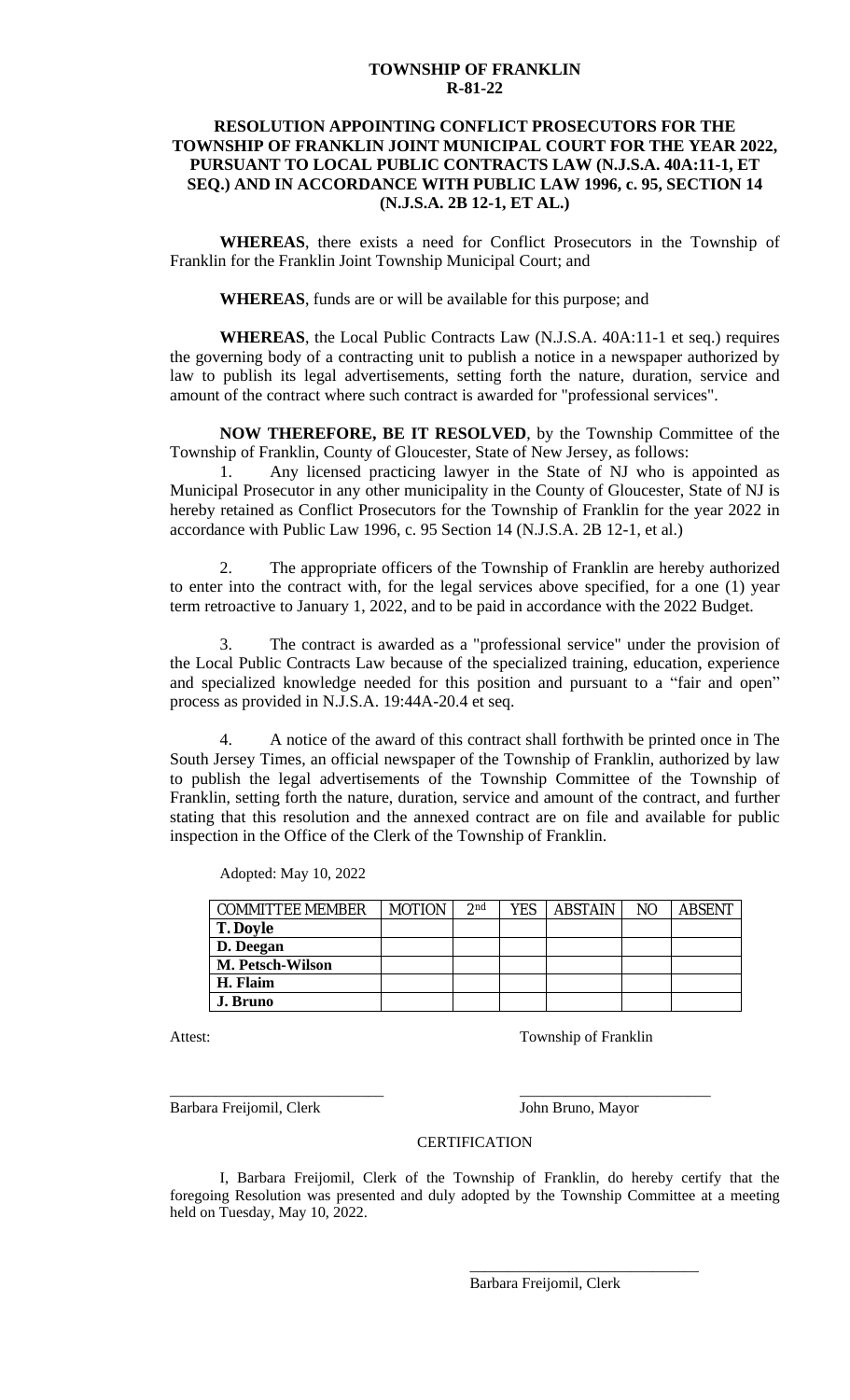#### **AGREEMENT**

**WHEREAS**, the Township of Franklin, hereinafter referred to as "Township", requires the services of a Conflict Prosecutor for the calendar year 2022, retroactive to January 1, 2022; and

**WHEREAS, Alison B. Weinroth**, hereinafter referred to as "Township Conflict Prosecutor", is a licensed attorney in the State of New Jersey, has agreed to accept the appointment of the Township for the performance of the duties of attorney subject to the following terms and conditions:

### **WITNESSETH:**

1. The Township Conflict Prosecutor shall be appointed to a one (1) year term to represent the Township for the calendar year 2022, retroactive to January 1, 2022, and he shall perform all duties required of a local representative of the Township.

2. During the term of this Agreement, the Township Conflict Prosecutor shall devote his/her best efforts to advance the interest of the Township; he shall perform his/her duties to the best of his/her ability and in accordance with the Code of Professional Ethics by the New Jersey Supreme Court and in accordance with Public Law 1996, c. 93, Section 14 (N.J.S.A. 2B 12-1 et al.)

3. The Township Conflict Prosecutor shall receive a salary as set forth in the Salary Ordinance of the Township of Franklin.

**IN WITNESS WHEREOF**, the parties hereto have set their hands and seals this 10th day of May, 2022.

\_\_\_\_\_\_\_\_\_\_\_\_\_\_\_\_\_\_\_\_\_\_\_\_\_\_\_\_\_\_\_ \_\_\_\_\_\_\_\_\_\_\_\_\_\_\_\_\_\_\_\_\_\_\_\_\_\_\_\_

TOWNSHIP OF FRANKLIN

JOHN BRUNO, MAYOR

ATTEST:

BARBARA FREIJOMIL, CLERK

\_\_\_\_\_\_\_\_\_\_\_\_\_\_\_\_\_\_\_\_\_\_\_\_\_\_\_\_\_\_\_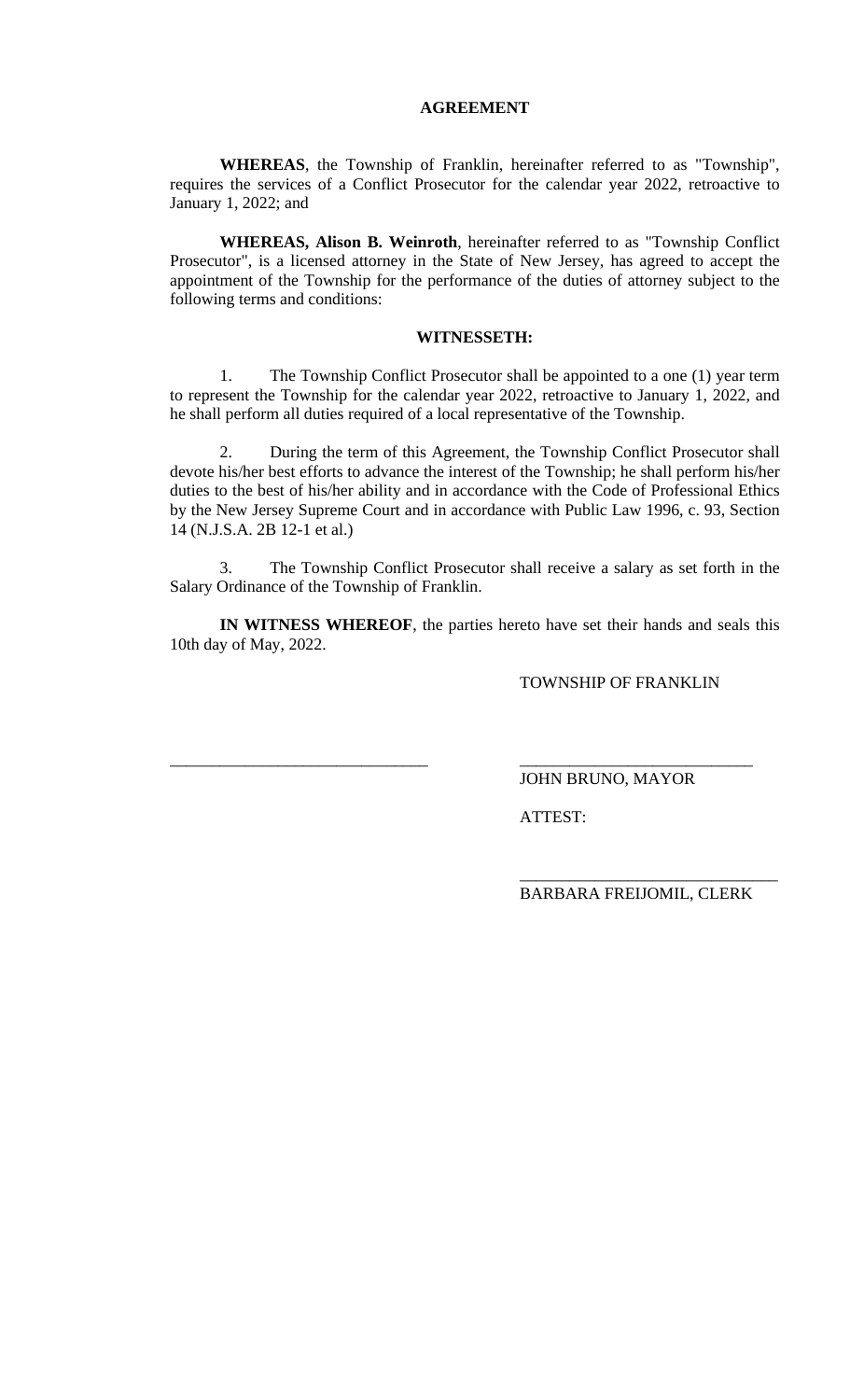## **TOWNSHIP OF FRANKLIN R-82-22**

### **A RESOLUTION AUTHORIZING THE CFO TO REFUND AN APPLICATION AND ESCROW FEES IN THE AMOUNT OF \$1150.00 TO MICHAEL STOCKLOS**

**WHEREAS**, MICHAEL STOCKLOS issued an application and escrow in the amount of \$1,150.00 to Franklin Township Zoning Board for ZB2210; and

**WHEREAS**, the applicant has withdrawn the application.

**NOW THEREFORE BE IT RESOLVED** by Mayor and Committee of the Township of Franklin that the Chief Financial Officer is hereby authorized to refund the amount of \$1,150.00

Adopted: May 10, 2022

| <b>COMMITTEE MEMBER</b> | <b>MOTION</b> | 2 <sub>nd</sub> | YES | <b>ABSTAIN</b> | NO. | <b>ABSENT</b> |
|-------------------------|---------------|-----------------|-----|----------------|-----|---------------|
| <b>T. Doyle</b>         |               |                 |     |                |     |               |
| D. Deegan               |               |                 |     |                |     |               |
| <b>M. Petsch-Wilson</b> |               |                 |     |                |     |               |
| H. Flaim                |               |                 |     |                |     |               |
| J. Bruno                |               |                 |     |                |     |               |

Attest: Township of Franklin

Barbara Freijomil, Clerk John Bruno, Mayor

\_\_\_\_\_\_\_\_\_\_\_\_\_\_\_\_\_\_\_\_\_\_\_\_\_\_\_\_ \_\_\_\_\_\_\_\_\_\_\_\_\_\_\_\_\_\_\_\_\_\_\_\_\_

\_\_\_\_\_\_\_\_\_\_\_\_\_\_\_\_\_\_\_\_\_\_\_\_\_\_\_\_\_\_

#### **CERTIFICATION**

I, Barbara Freijomil, Clerk of the Township of Franklin, do hereby certify that the foregoing Resolution was presented and duly adopted by the Township Committee at a meeting held on Tuesday, May 10, 2022.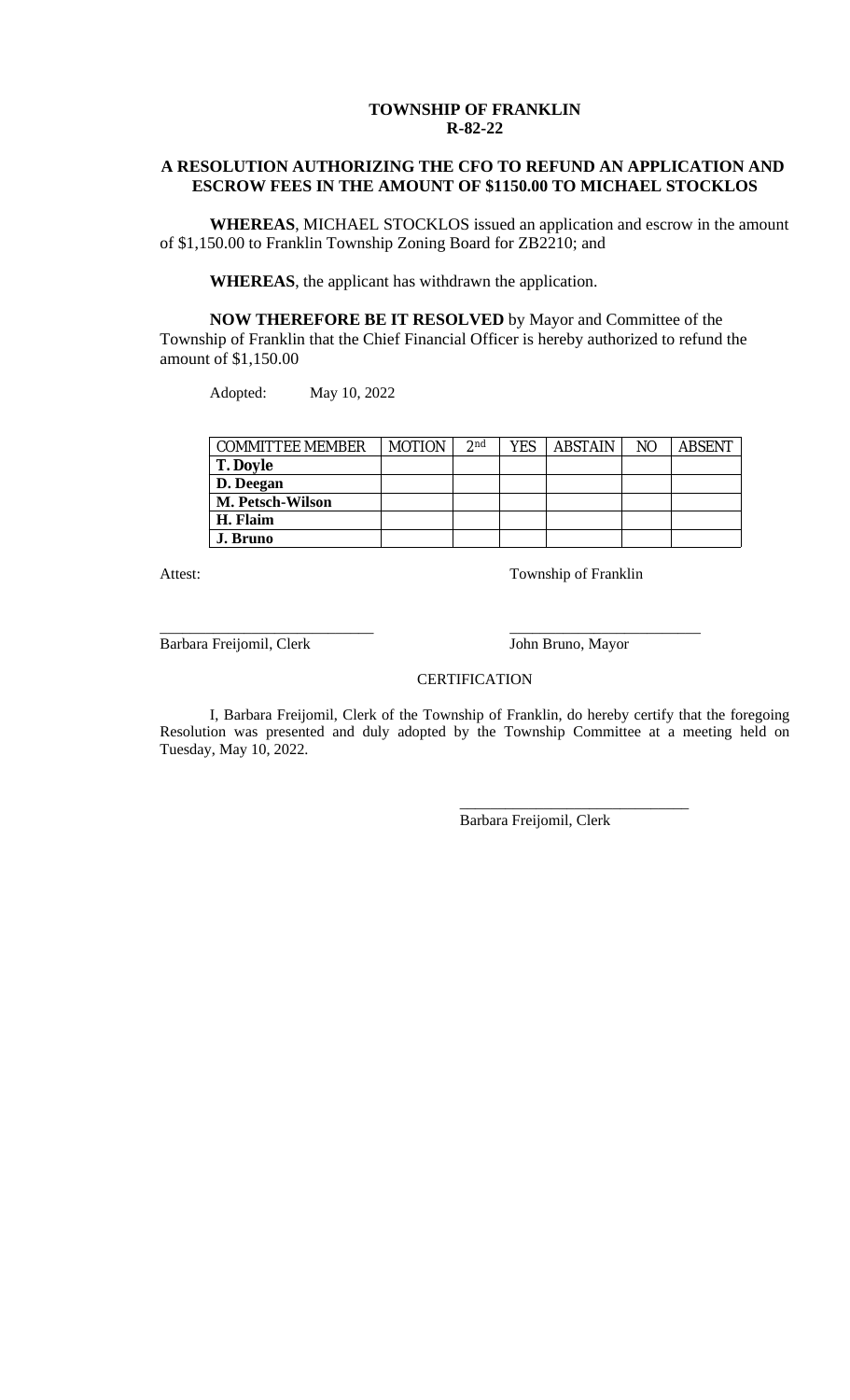### **TOWNSHIP OF FRANKLIN**

#### **EMERGENCY TEMPORARY RESOLUTION N.J.S.A. 40A:4-20**

#### **R-83-22**

**WHEREAS,** NJSA 40A:4-20 provides that, in addition to temporary appropriations necessary for the period prior to the adoption of the budget and regular appropriations, the governing body may make emergency temporary appropriations for any purposes for which appropriations may lawfully be made for the period between the beginning of the current fiscal year and the date of the adoption of the budget for the current fiscal year and the date of the adoption of the budget for the current fiscal year; and

**WHEREAS,** the amount of such emergency temporary appropriations shall be included under corresponding headings in the budget as adopted or, if such appropriations are adopted after the introduction and approval of the budget and were not included in the budget as approved such appropriations shall be included by amendment in the budget as adopted without public advertisement or public hearing; and

**WHEREAS,** the Township has deemed certain emergency temporary appropriations to be necessary and such appropriations are conforming to the provisions of NJSA 40A:4-20;

**NOW, THEREFORE, BE IT RESOLVED** (not less than two-thirds of all members therefore affirmatively concurring) that in accordance with N.J.S.A 40A:4-20 the following:

1. Emergency temporary appropriations are made and the same are hereby made for:

#### **See Attached Schedule**

- 2. That said Emergency Temporary Appropriation will be provided for in full in the 2022 budget under the titles as listed on the attached worksheet.
- 3. That two certified copies of this resolution be filed with the Director of Local Government Services.

Adopted: May 10, 2022

| <b>COMMITTEE MEMBER</b> | <b>MOTION</b> | 2 <sup>nd</sup> | YES | <b>ABSTAIN</b> | N <sub>O</sub> | <b>ABSENT</b> |
|-------------------------|---------------|-----------------|-----|----------------|----------------|---------------|
| <b>T. Doyle</b>         |               |                 |     |                |                |               |
| D. Deegan               |               |                 |     |                |                |               |
| M. Petsch-Wilson        |               |                 |     |                |                |               |
| H. Flaim                |               |                 |     |                |                |               |
| J. Bruno                |               |                 |     |                |                |               |

Attest: Township of Franklin

Barbara Freijomil, Clerk John Bruno, Mayor

\_\_\_\_\_\_\_\_\_\_\_\_\_\_\_\_\_\_\_\_\_\_\_\_\_\_\_\_\_\_

#### **CERTIFICATION**

\_\_\_\_\_\_\_\_\_\_\_\_\_\_\_\_\_\_\_\_\_\_\_\_\_\_\_\_ \_\_\_\_\_\_\_\_\_\_\_\_\_\_\_\_\_\_\_\_\_\_\_\_\_

I, Barbara Freijomil, Clerk of the Township of Franklin, do hereby certify that the foregoing Resolution was presented and duly adopted by the Township Committee at a meeting held on Tuesday, May 10, 2022.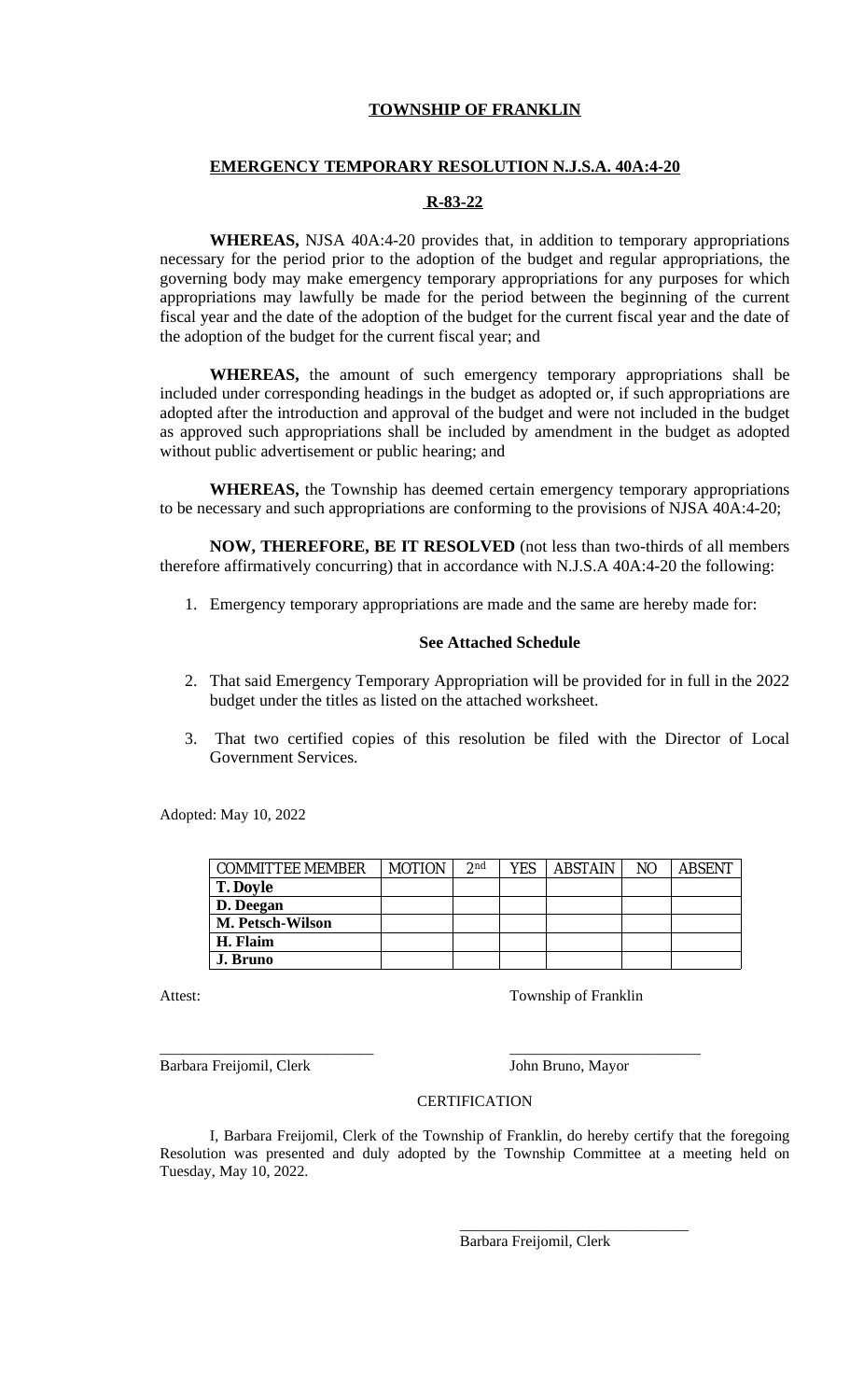## **TOWNSHIP OF FRANKLIN GLOUCESTER COUNTY**

#### **R-84-22**

### **APPROVING THE CONTRACT FOR A WATER FILTRATION SYSTEM FOR THE MEREDITH FARMS PROJECT IN THE TOWNSHIP OF FRANKLIN**

**WHEREAS,** the Township of Franklin requires professional engineering services to design a water filtration systems for the Meredith Farms Project; and

**WHEREAS,** CME Associates ("CME"), has submitted a professional engineering proposal for professional engineering services associated with improvements to the WWD water system (see Exhibit A); and

**WHEREAS,** the Township of Franklin QPA and the Township Committee have reviewed the proposal; and

**WHEREAS**, it is the intention of the Township to enter into a Contract with CME under the terms and conditions in the \_\_\_\_\_\_\_\_\_\_\_\_\_\_\_\_\_, 2022, proposal with a total estimated fee not to exceed \$761,000; and

**WHEREAS**, the Township of Franklin Chief Financial Officer has certified that sufficient funds are available to award the contract. (The C.A.F. is attached hereto as Exhibit B.)

**NOW, THEREFORE, BE IT RESOLVED** by the Mayor and Committee of the Township of Franklin, County of Gloucester, State of New Jersey, as follows:

1. CME's proposal for Professional Engineering Services for the Meredith Farms Project in the Township of Franklin is approved.

**NOW, THEREFORE, BE IT FURTHER RESOLVED** that the Mayor and Clerk of the Township of Franklin, Gloucester County, New Jersey, are hereby authorized and directed to execute any documents necessary to effectuate the \_\_\_\_\_\_\_\_\_\_, 2022, proposal.

Adopted: May 10, 2022

| <b>COMMITTEE MEMBER</b> | <b>MOTION</b> | 2 <sub>nd</sub> | YES | <b>ABSTAIN</b> | N <sub>O</sub> | <b>ABSENT</b> |
|-------------------------|---------------|-----------------|-----|----------------|----------------|---------------|
| <b>T. Doyle</b>         |               |                 |     |                |                |               |
| D. Deegan               |               |                 |     |                |                |               |
| M. Petsch-Wilson        |               |                 |     |                |                |               |
| H. Flaim                |               |                 |     |                |                |               |
| J. Bruno                |               |                 |     |                |                |               |

Attest: Township of Franklin

Barbara Freijomil, Clerk John Bruno, Mayor

\_\_\_\_\_\_\_\_\_\_\_\_\_\_\_\_\_\_\_\_\_\_\_\_\_\_\_\_ \_\_\_\_\_\_\_\_\_\_\_\_\_\_\_\_\_\_\_\_\_\_\_\_\_

### **CERTIFICATION**

I, Barbara Freijomil, Clerk of the Township of Franklin, do hereby certify that the foregoing Resolution was presented and duly adopted by the Township Committee at a meeting held on Tuesday, May 10, 2022

> \_\_\_\_\_\_\_\_\_\_\_\_\_\_\_\_\_\_\_\_\_\_\_\_\_\_\_\_\_\_ Barbara Freijomil, Clerk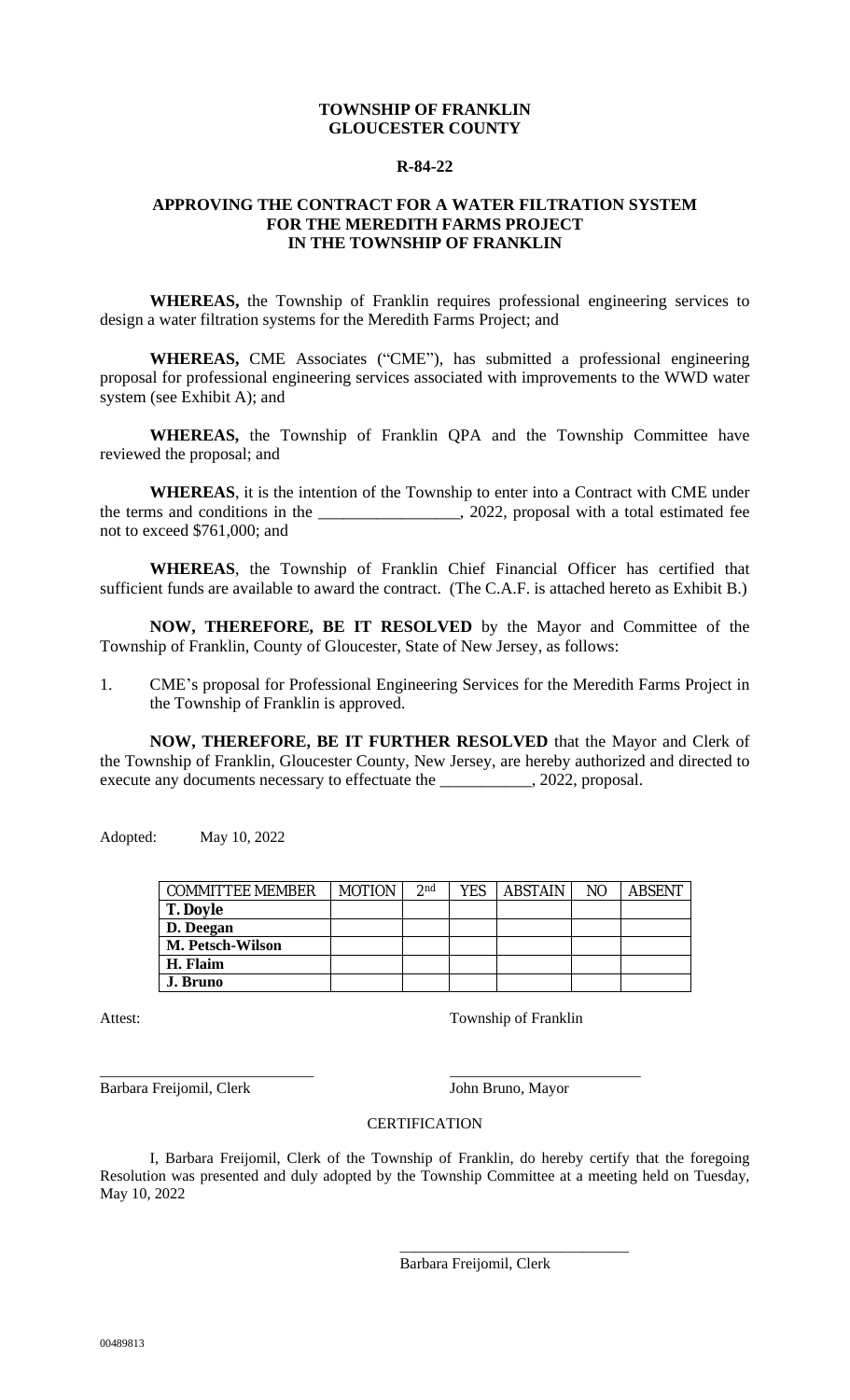### TOWNSHIP OF FRANKLIN GLOUCESTER COUNTY, NEW JERSEY

#### O-12-22

### **ORDINANCE OF THE TOWNSHIP OF FRANKLIN, COUNTY OF GLOUCESTER, AND STATE OF NEW JERSEY, AMENDING CHAPTER 253-83 ENERGY CONSERVATION OF THE CODE OF THE TOWNSHIP OF FRANKLIN**

**WHEREAS**, Chapter 253 of the Code of the Township of Franklin, entitled "LAND DEVELOPMENT," promotes orderly development, limits congestion on streets, protects against hazards, regulates intensity of use, regulates location of buildings, establishes standards of development, encourages good aesthetics, prohibits incompatible uses, regulates alterations of existing buildings, conserves taxable value of land and implements the Master Plan of the Township; and

**WHEREAS**, Article VIII, Chapter 253-86 establishes Energy Conservation within the Township of Franklin; and

**WHEREAS,** the Township of Franklin supports Energy Conservation uses in all areas of the Township; and

**WHEREAS**, pursuant to N.J.S.A. 40:48-2, the Governing Body is authorized to enact and amend ordinances as deemed necessary for the preservation of the public health, safety and welfare and as may be necessary to carry into effect the powers and duties conferred and imposed upon the Township by law; and

**WHEREAS,** it has come to the attention of the Township that certain sections of Article VIII, Chapter 253-86 needs to be amended in order to include Solar Energy Systems.

**NOW, THEREFORE, BE IT ORDAINED** by the Mayor and Township Committee of the Township of Franklin, County of Gloucester and State of New Jersey, as follows:

#### **SECTION 1**

#### **§253-83-1 - Residential Solar Energy Systems**

- A. **Residential Solar Energy Systems** shall be permitted as an accessory use to a Single-Family Dwelling on residentially zoned properties throughout the Township of Franklin as governed pursuant to the terms of this Chapter to be incorporated into the Township's Land Use Code, 253-83.
- B. **Definitions.** The following definitions shall govern small wind and solar energy systems in the Township of Franklin.

**Solar Panel.** A structure containing one or more receptive cells or collector devices, the purpose of which is to use solar radiation to create usable electrical energy.

**Solar Energy System.** One or more solar panels and all associated equipment involved in the conversion of solar radiation to electrical energy which functions as the only principal use on the land on which such system is situated, said land constituting ten or more acres in size.

**Solar Panels.** A structure containing one or more receptive cells, the purpose of which is to convert solar energy into usable electrical energy by way of a solar energy system.

#### C. **Generally applicable standards**

1. The primary purpose of a solar panel energy system will be to provide power for the principal use of the property whereon said system is to be located and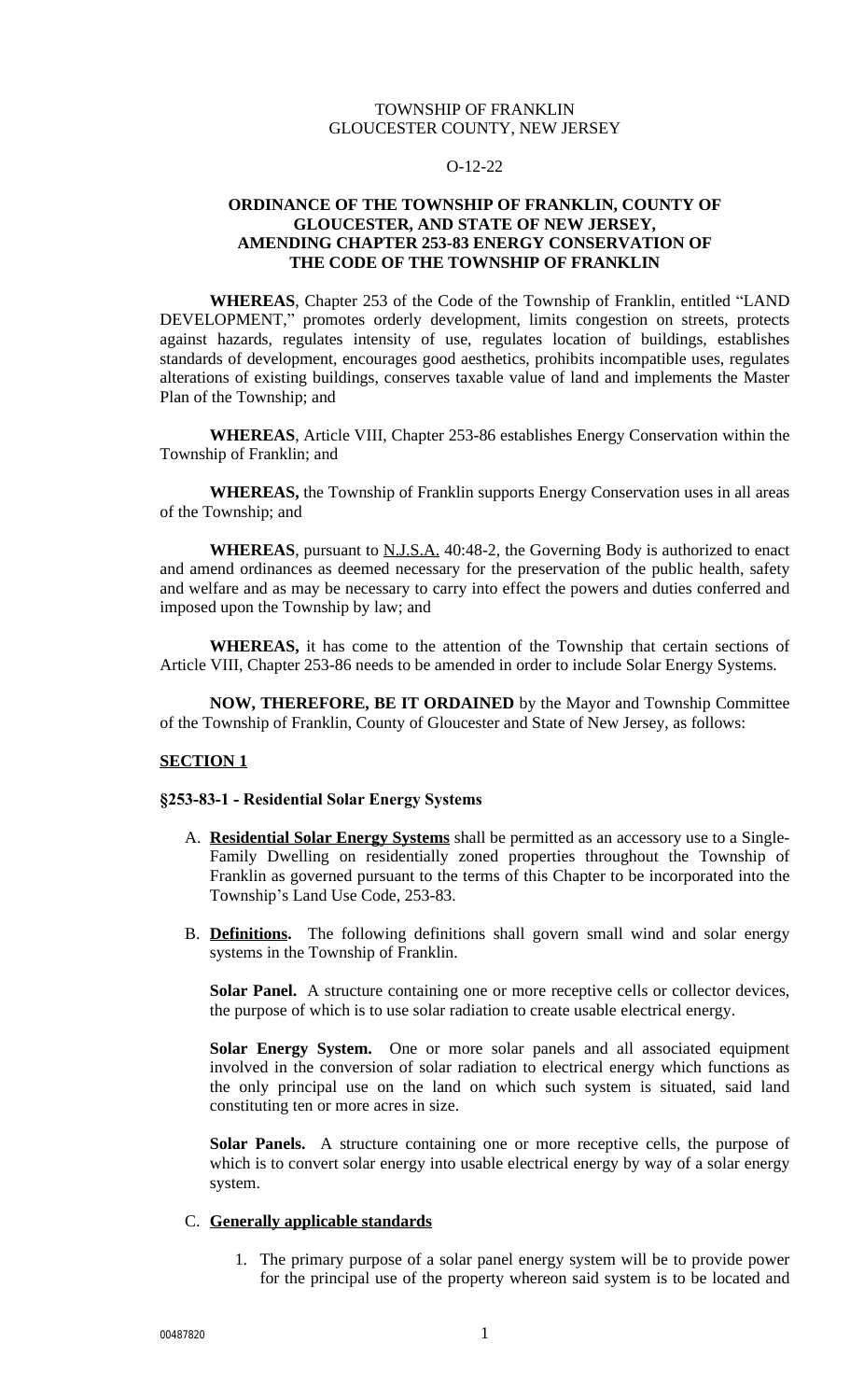shall not be for the generation of power for commercial purposes, although this provision shall not be interpreted to prohibit the sale of excess power generated from time-to-time from a wind or solar energy system designed to meet the energy needs of the principal use. For the purposes of this section, the sale of excess power shall be limited so that in no event an energy system is generating more energy for sale than what is otherwise necessary to power the principal use on the property.

2. Solar energy systems shall only be permitted as an accessory use on the same lot as the principal use. All energy systems require approval from the Zoning Officer and Building Department prior to installation. Applications for an energy system shall include information demonstrating compliance with the provisions of this section. In the event that the Zoning Officer or Building Department does not believe the provisions of this section will be satisfied, an applicant may request a variance.

### D. **Permitted as an accessory use to residential property as an accessory to a singlefamily dwelling.**

1. **Rooftop Solar energy Systems.** Solar panels shall be permitted as a rooftop installation in any zoning district, in accordance with the following: the solar panels shall not exceed a height of 12 inches or overhang from the rooftop. In no event shall the placement of the solar panels result in a total height, including building and panels, then what is permitted in the zoning district where they are located for the principal or accessory building.

## E. **Conditional use to residential property as an accessory to a single-family dwelling.**

- 1. **Ground Mount Solar Energy System.**
	- a) Solar panels shall be located so that any glare is directed away from an adjoining property, or the applicant must provide evidence that the solar panels do not emit glare.
	- b) Solar panels shall be permitted as ground arrays in any residential zoning district in accordance with the following:
		- 1) Minimum lot size: three acres.
		- 2) All ground arrays shall be set back a distance of fifty (50) feet from all property lines. A fifty (50) foot wide densely planted perimeter landscaped buffer that includes a combination of evergreen trees and shrubs.
		- 3) Ground arrays shall not be permitted in a front yard.
		- 4) Ground arrays shall not exceed a height of eight feet.
		- 5) Exposed hardware, supporting structures, frames and piping shall be finished in nonreflective surfaces.
	- c) Noise. All residential solar energy systems shall comply with the following:
		- 1) Between a residential use or zone sound levels of the solar energy system shall not exceed 35 dBA at a common property line or 30 dBA to the closest occupied structure.
		- 2) In all other cases at a common property line, sound levels of the solar energy system shall not exceed 45 dBA.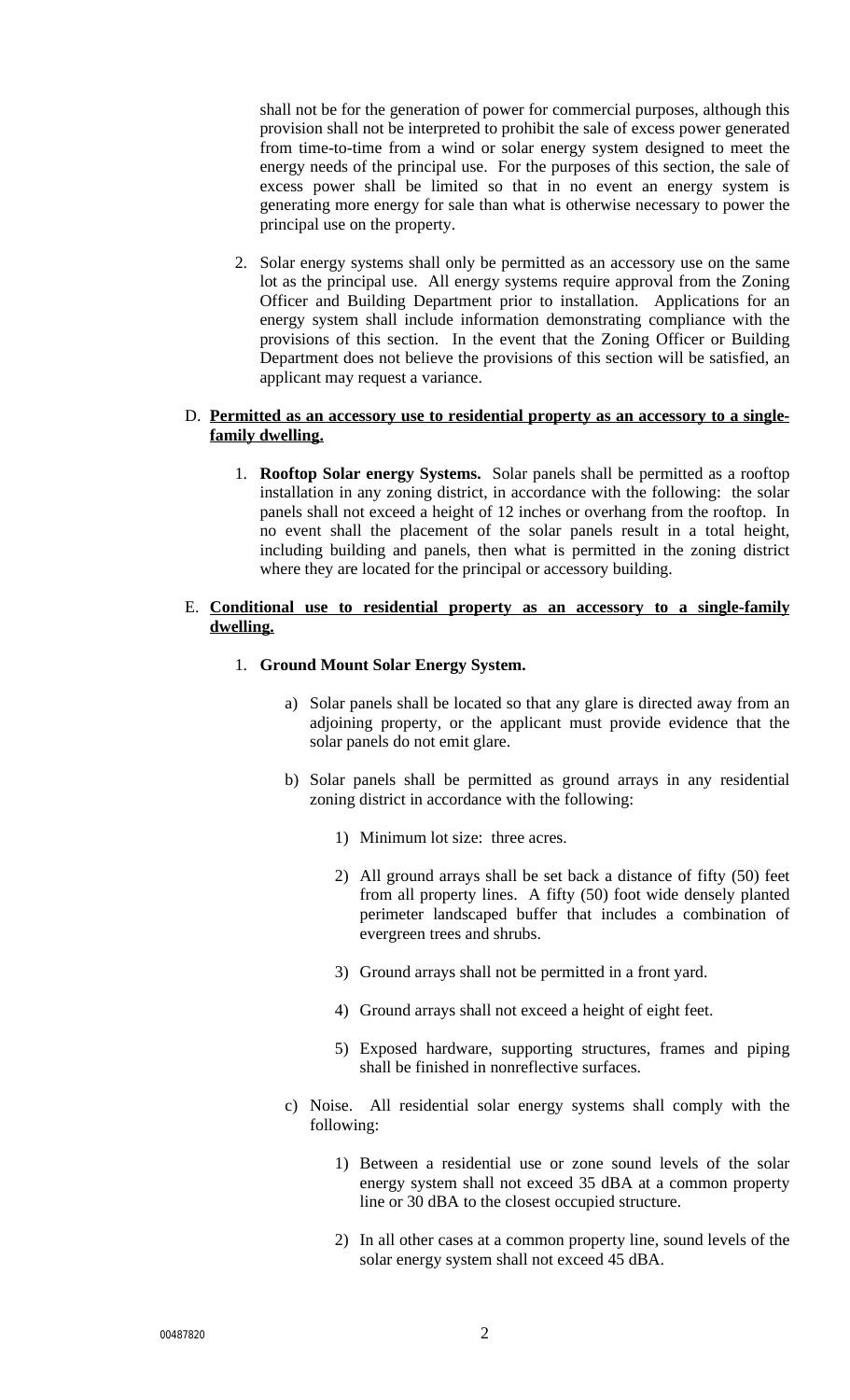#### **§253-83-2 – Commercial Solar Energy Systems**

### A. **Solar energy Systems shall be a Conditional Permitted Use, subject to meeting all of the following requirements**:

1. **Site plan required**. A site plan shall be submitted for review and approval showing all elements of the proposed facility as required herein and complying with all of the checklist requirements for submission of a site plan in the IC Industrial Commercial Zone.

### 2. **Locational/site qualification regulations for a solar energy facility**.

- a) The site proposed for a solar energy facility shall have a minimum lot area of at least 5 contiguous acres and a maximum of 20 contiguous acres that are owned by the same person or entity and shall otherwise comply with the lot width, lot depth and other dimensional requirements of the zoning district.
- b) Except pursuant to a permit issued by NJDEP, no portion of such facility shall occupy any area of land designated and regulated by NJDEP as floodplain, flood hazard area, wetlands, wetlands transition area or riparian corridor. An applicability determination from the NJDEP shall be provided as a condition of approval to document the presence and/or absence of these regulated areas at the time a site plan is submitted. This applicant shall also maintain the minimum required riparian buffer along any C-1 waterway in accordance with the Surface Water Quality Standards rules at N.J.A.C. 7:9B-1.4, even if the riparian buffer area was previously disturbed for agricultural purposes.
- c) Such facilities shall not occupy areas of land designed by the NJDEP as critical habitat for State threatened and/or endangered species of flora and fauna. Moreover, no land having slopes over 30% shall be occupied by such facilities.
- d) Woodlands shall not be clear cut to accommodate such facilities. Any removal of more than ten (10) trees having a diameter in excess of 12 inches dbh (diameter at breast height) shall require replacement onsite of all but the first ten (10) trees.
- e) An applicant seeking approval of a solar energy facility (major/commercial) shall provide documentation and evidence of a firm commitment from the electric utility that the alternative electrical energy to be generated by the solar and photovoltaic energy facilities and structures shall be purchased or utilized by an improvement onside and/or purchased or utilized by the electricity utility provider.

### 3. **Bulk/buffering regulations.**

- a) Such facility shall not occupy any area outside the required principal building setback lines for the zoning district in which the facility is to be located except that utility poles for outside connections to the electrical power grid may be placed outside the required principal building setback lines. A security fence is required around the entire perimeter of the facility. The security fencing shall be located within or at the required principal building setback lines; however, landscaping, buffering and berms may be located outside the required principal building setback lines.
- b) The maximum building coverage limits for principal and accessory structures in this zoning district shall not apply to such facilities; provided, however, that all setback and buffering requirements of this section and for this zoning district shall be met and further provided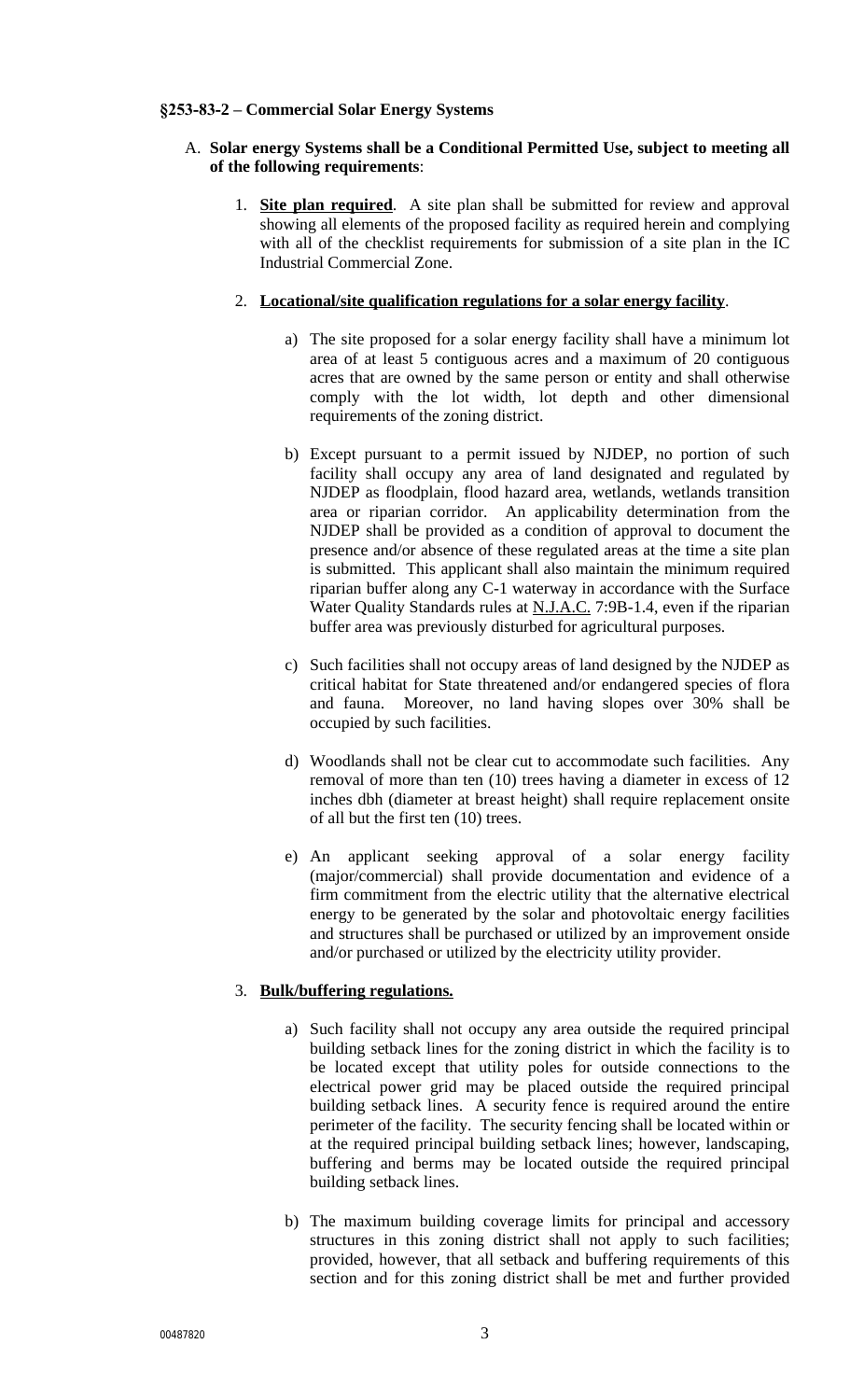that no development shall be permitted to occur in any area of the lot in which development is prohibited by regulation of either this Township or the State of New Jersey.

- c) The maximum permitted vertical height about ground for the highest point of any ground-mounted solar and photovoltaic energy panels shall be ten (10) feet or fourteen (14) feet at the lower part of a grade if located on a slope.
- d) The minimum vegetated visual buffer width for such facility shall be the greater of fifty (50) feet or the minimum requirement for other uses in the same zone.
- e) Such facility shall be screened by topography and/or natural vegetation, supplemented by additional plantings as needed, or by berms and landscaping, from public traveled ways (public roads, navigable waterways, and publicly available trails on land owned by or held by easement of a public entity), residential buildings on an adjoining lot, open space owned by or subject to easement of a public entity, and historic sites and buildings listed in the State and/or National Registers of Historic Places.
	- 1) To the extent feasible, installations shall be sited behind existing vegetation, supplemented with landscaping, using berms and landscaping only where existing vegetation is nonexistent or sparse.
	- 2) The extent feasible, installations shall be sited were natural topography can provide or at least add screening.
	- 3) Berms shall be constructed with a width at base of a least twenty-five (25) feet to allow for proper growth of root structure and to lend a more natural appearance.
	- 4) Landscaping shall include an even blend mix of coniferous and deciduous trees and shrubs that are indigenous to the area avoiding invasive species. Such plantings shall be depicted on a plan, presented in and approved as part of the site plan, prepared by a licensed landscape architect. At the time of planting, deciduous trees shall be not less than two (2) inches to two and a half  $(2 \frac{1}{2})$  inches dbh and coniferous trees shall be a minimum of eight (8) feet to ten (10) feet in height or at least five (5) feet higher than the height of the highest solar or photovoltaic panel.
	- 5) All ground areas of the lot occupied by the facility that are not utilized for access to operate and maintain the installation, for berms and landscaping, for existing additional principal uses on the lot, or for agricultural uses, or that will remain forested, shall be planted and maintained with shade tolerant grasses for the purpose of soil stabilization. A seed mixture of native, noninvasive shade-tolerant grasses shall be utilized and specified in the landscaping plan. If it can be demonstrated by the applicant that an alternative vegetative ground cover consisting of a seed mix of native, noninvasive plant species and nonnative, noninvasive shade-tolerant species is acceptable for soil erosion control and soil stabilization and can be better sustained over the life of the facility, the approving authority may approve such an alternative to the requirement for native, noninvasive shade-tolerant grass mix. The use of stone, gravel, wood chips or shavings or any artificial material shall not be permitted for soil erosion control and soil stabilization. If land having a slope of greater than twenty percent (20%) is proposed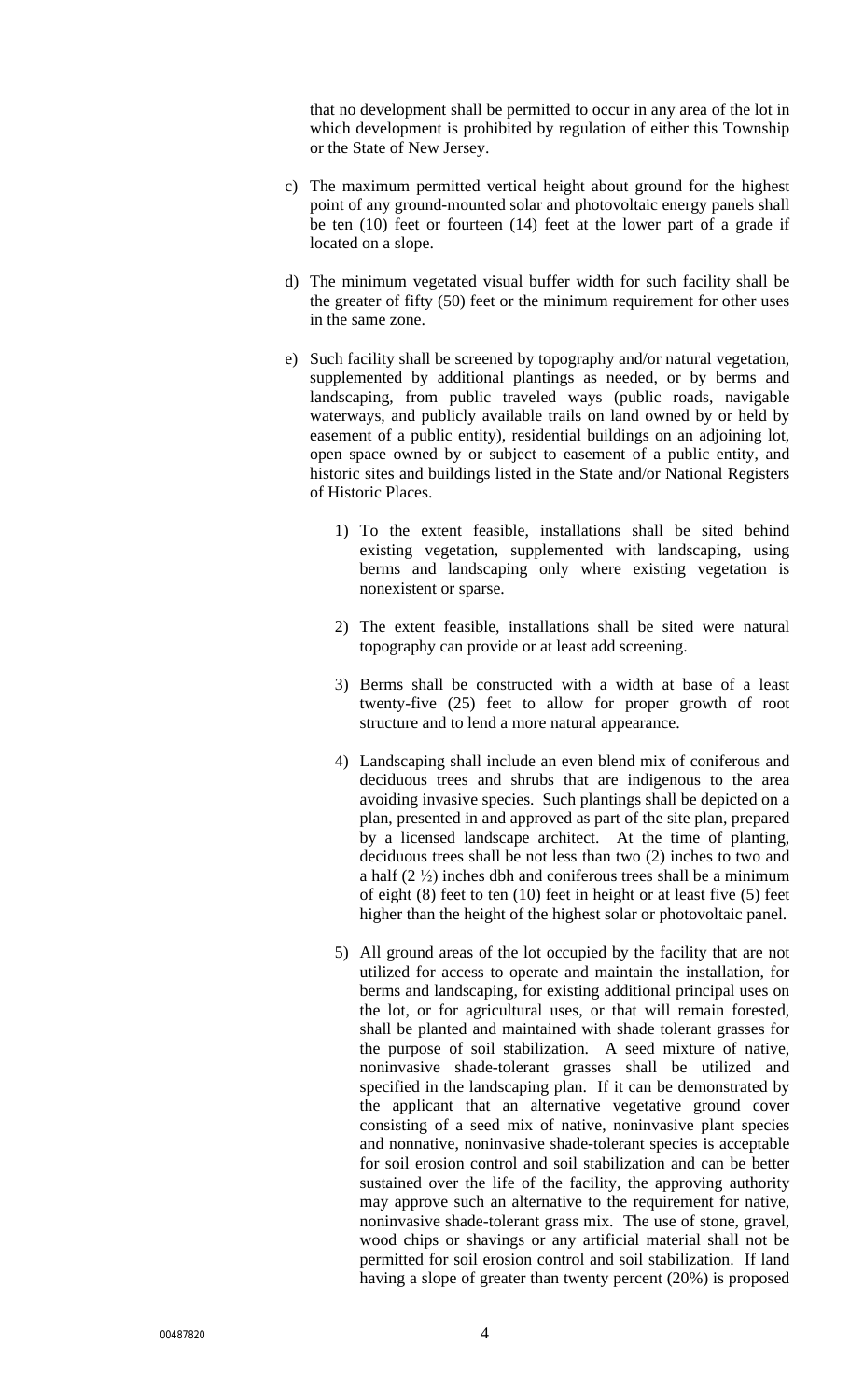to be disturbed, additional soil erosion and sediment control measures may need to be implemented, and shall be subject to approval, based upon the recommendations of the Township Engineer.

6) A maintenance plan shall be submitted for approval as part of the site plan that provides for the continuing maintenance of all required plantings, including a schedule of specific maintenance activities to be conducted. Maintenance of the required berms and landscaping shall be a continuing condition of any approval that may be granted. The use of herbicides shall not be permitted as an acceptable maintenance practice.

### 4. **Installation and site development requirements.**

- a) Only nonglare glass shall be used to minimize the potential for reflective glare.
- b) No portion of the facility or its component parts shall be used for displaying ay advertising. Signage shall be limited to the identification and safety signage permitted elsewhere in this section.
- c) All new distribution or transmission power lines on site shall be place underground except as necessary to connect to already existing aboveground power towers, poles and lines. Feeder liens and collection lines may be place overhead near substations or points of interconnection to the electric grid.
- d) No soil shall be removed from any site upon which such a facility is constructed. Necessary grading shall be accomplished so that no offsite soil removal or offsite fill is required.
- e) Land disturbance, grading and the construction of site improvements associated with the installation of such a facility, on any lot that has been and will continue to be used for agricultural purposes, shall be directed, insofar as is feasible, to portions of the lot that contain neither prime agricultural soils nor soils of statewide significance. Where land disturbance, grading or the construction of site improvements on such soils are unavoidable, it shall be limited to the minimum intrusion necessary to construct required access roads, inverter and switching equipment pads and other facilities required for connection to the grid.
- f) A barrier or fence having a height of at least eight (8) feet (unless a greater height is required by law) shall be installed around the entire perimeter of the installation and entirely within the required building setback lines, which barrier shall secure the facility at all times; restrict access to all electrical wiring, transformers and high voltage equipment; and comply with applicable Uniform Construction Code requirements. One or more locked access gates (not less than twenty (20) feet in width) to the facility shall be provided. Each locked access gate shall include a sign identifying the responsible parties for operation of the major solar and photovoltaic energy facilities and structures; for maintenance of the facility; and for maintenance of the berm, landscaping and security fence; and for ownership of the land upon which the facility is located.
- g) The site plan shall provide for adequate and appropriate drainage facilities, which shall be designed such that site grading and construction shall not alter the natural drainage patterns of stormwater originating both within and beyond the property boundaries, which is not inconsistent with Stormwater Management Regulations.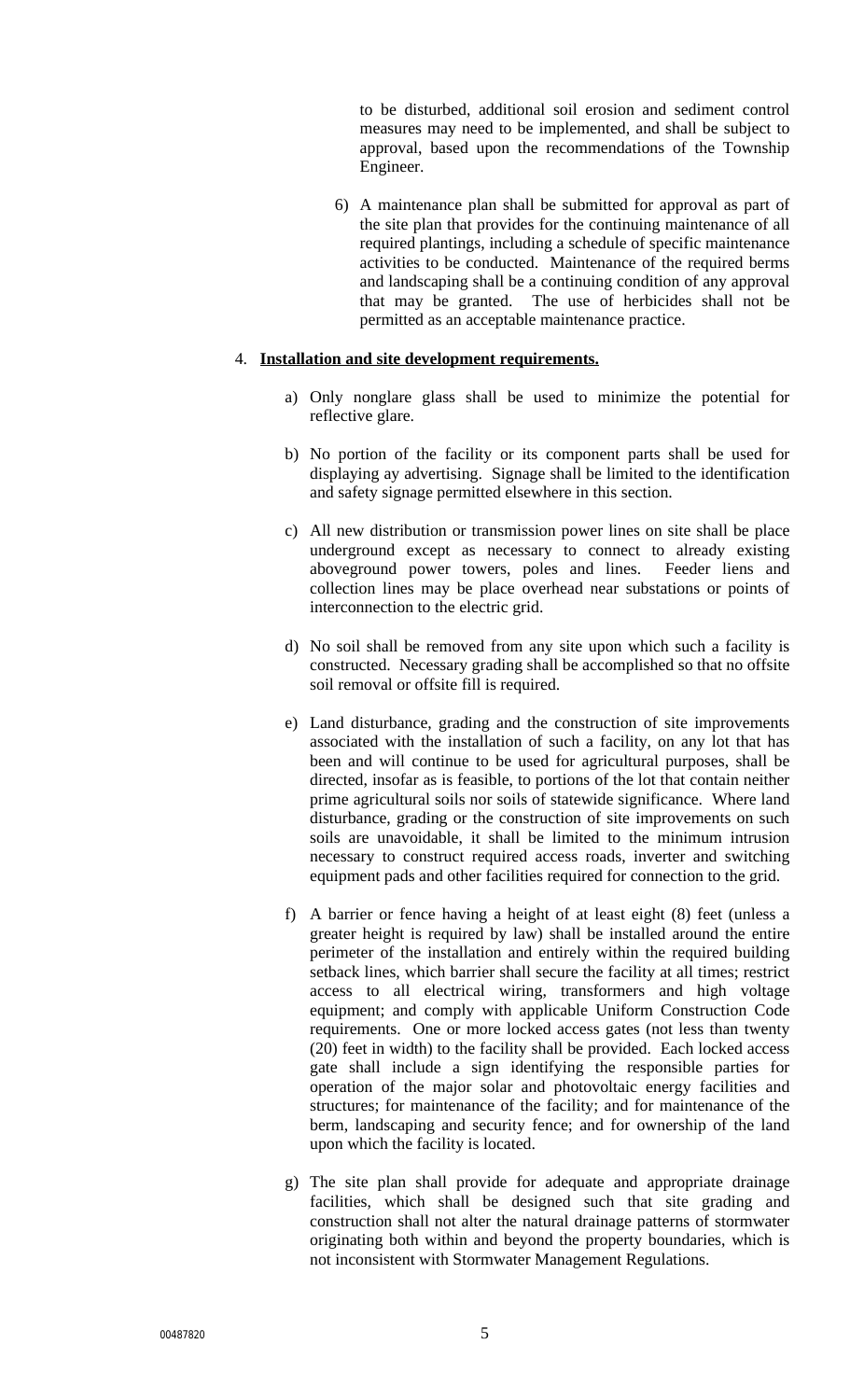h) The site plan shall include a construction/staging plan identifying the location, size and configuration of the areas to be used on a temporary basis during construction for the delivery and storage of materials and equipment and for the off-street parking of construction workers' vehicles. The construction/staging plan shall include a plan and timetable for the restoration for these areas upon completion of construction.

## 5. **Performance standards.**

- a) Wind velocities. All components of solar energy facilities (major/commercial) shall be designed to withstand a ground-level wind velocity of at least ninety (90) miles per hour, unless a higher standard for wind-loading is specified in the New Jersey Uniform Construction Code.
- \ b) Hazardous materials. The use of lead-acid batteries shall not be permitted in major solar energy systems (minor) and facilities, except for such batteries as are needed to store electricity to power emergency lights in the event of a power outage.
- c) Noise. The total daytime operational mechanical or aerodynamic noise, including turbine, inverter or transmission line noise from the solar energy facility shall not exceed fifty (50) dBA, measured from the nearest property line.

### B. **Commercial Solar Energy Projects must seek a use variance and site plan approval when they do not meet the above conditions and are not located in the IC Interchange Commercial.**

A site plan application for a solar energy system shall address, and not be limited to, buffering, care and maintenance of all property associated with the installation, security, visual impacts, drainage, traffic to and from the site.

Installations shall be subject to the following requirements.

- 1. The location of ground mounted arrays and free-standing collectors shall be setback a distance of one hundred fifty (150) feet from all property lines.
- 2. Ground mounted arrays shall not exceed twenty (20) feet in height when oriented at maximum tilt.
- 3. A fifty (50) foot wide densely planted perimeter landscaped buffer that includes a combination of evergreen trees and shrubs with a six (6) foot tall black vinyl-coated chain link fence located inside the landscape perimeter.

Plantings shall not be a lesser height than that of the solar array at time of plantings. No more than eighty percent (80%) of the total lot area shall be utilized for a solar energy system installation. To the extent reasonably possible, solar energy panels, regardless of how they are mounted, shall be oriented and/or screened year-round so that glare is directed away from adjoining properties and streets.

To the extent reasonably possible, solar energy systems shall be designed using such features as colors, materials, textures, screening and landscaping so as to blend into their settings and avoid visual blight.

The solar energy systems shall remain painted or finished in the color or finish that was originally applied by the manufacturer. The exterior surface of any visible components shall be non-reflective, neutral color like white, grey or another nonobtrusive color. Finishes shall be matter or non-reflective.

Solar energy systems shall not be used for the display of advertising.

### **C. Abandonment and Decommissioning.**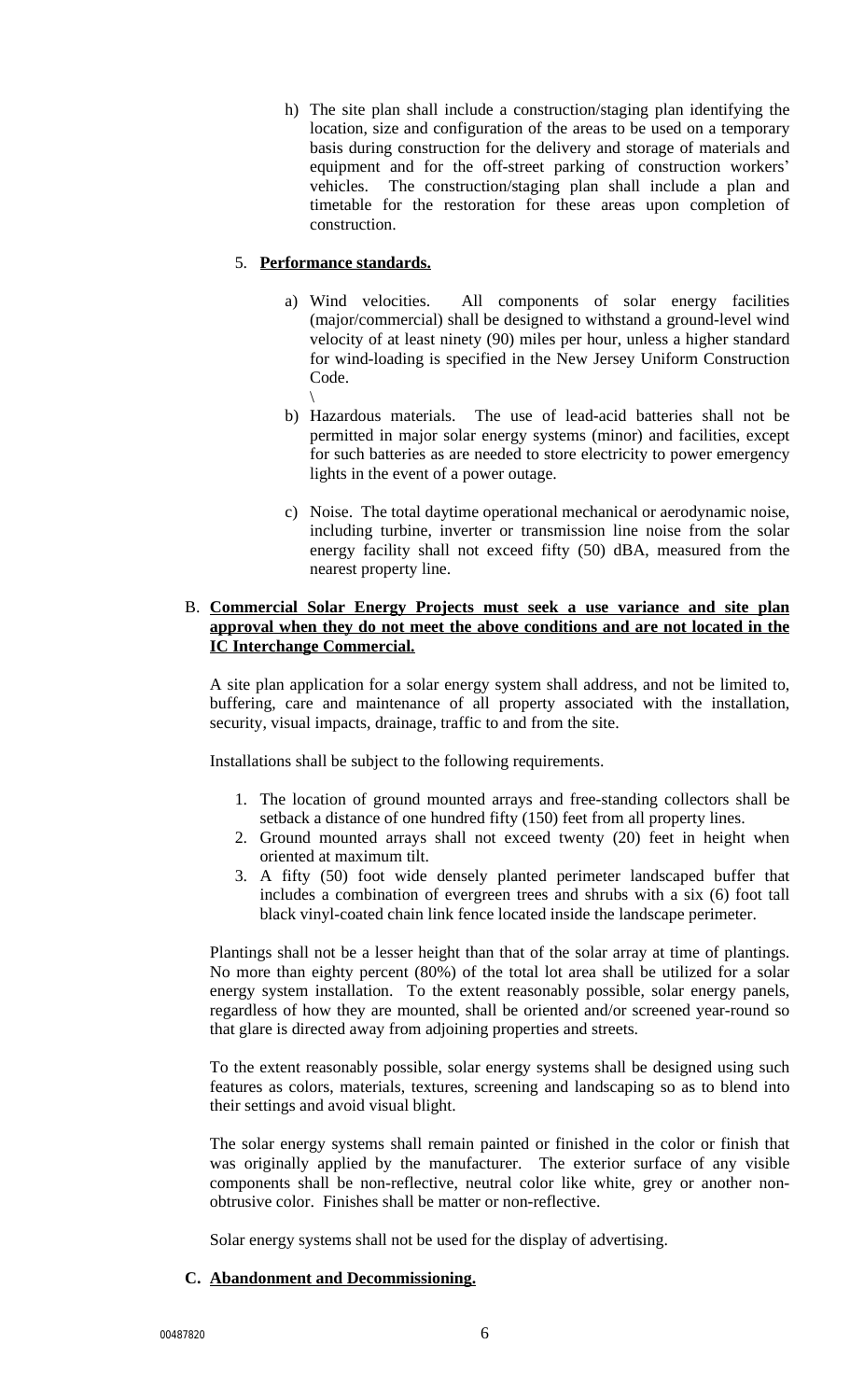- 1. Any application for Solar Energy Fields that have obtained a Site Plan Approval shall be required to post a decommissioning bond in the amount determined by the Township Engineer.
- 2. Abandonment is defined as the facility being out of service for a continuous twelve-month period.
- 3. Decommission Process Description.
	- a) The decommissioning and restoration process comprise removal of above-ground structures; grading, to the extent necessary; restoration of topsoil (if needed) and seeding. The process of removing structures involves evaluating and categorizing all components and materials into categories of recondition and reuse, salvage, recycling and disposal. The Project consists of numerous materials that can be recycled, including steel, aluminum, glass, copper and plastics. In the interest of increased efficiency and minimal transportation impacts, components and material may be stored on-site until the bulk of similar components or materials are ready for transport. The components and material will be transported to the appropriate facilities for reconditioning, salvage, recycling, or disposal. Above-ground structures include the panels, racks, inverters, pads and any interconnection facilities located on the property. The above-ground structures and below -ground structures are collectively referred to herein as the "Project Components."
	- b) Temporary erosion and sedimentation control best management practices will be used during the decommissioning phase of the project. Control features will be regularly inspected during the decommissioning phase and removed at the end of the process.
- 4. Project Component Removal: Control cabinets, electronic components, and internal cables will be removed. The panels, racks and inverters will be lowered to the ground where they may be transported whole for reconditioning and reuse or disassembled/cut into more easily transportable sections for salvageable, recyclable, or disposable components.
- 5. PV Module Removal: Solar photovoltaic modules used in the project are manufactured within regulatory requirements for toxicity based on Toxicity Characteristic Leaching Procedure (TCLP). The solar panels are not considered hazardous waste. The panels used in the Project will contain silicon, glass, and aluminum which have value for recycling. Modules will be dismantled and packaged per manufacturer or approved recyclers specifications and shipped to an approved off-site recycler.
- 6. Component Pad Removal: Pads will be excavated to a depth sufficient to remove all anchor bolts, rebar, conduits, cable, and concrete to a depth of 24 inches below grade. The remaining excavation will be filled with clear subgrade material of quality comparable to the immediate surrounding area. The sub-grade material will be compacted to a density similar to surrounding subgrade material. All unexcavated areas compacted by equipment used in decommissioning shall be de-compacted in a manner to adequately restore the topsoil and sub-grade material to the proper density consistent and compatible with the surrounding area.
- 7. Electric Wire Removal: DC wiring can be removed manually from the panels to the inverter. Underground wire in the array will be pulled and removed from the ground. Overhead cabling for the interconnection will be removed from poles. All wire will be sent to an approved recycling facility.
- 8. Racking and Fencing removal: All racking and fencing material will be broken down into manageable units and removed from the facility and sent to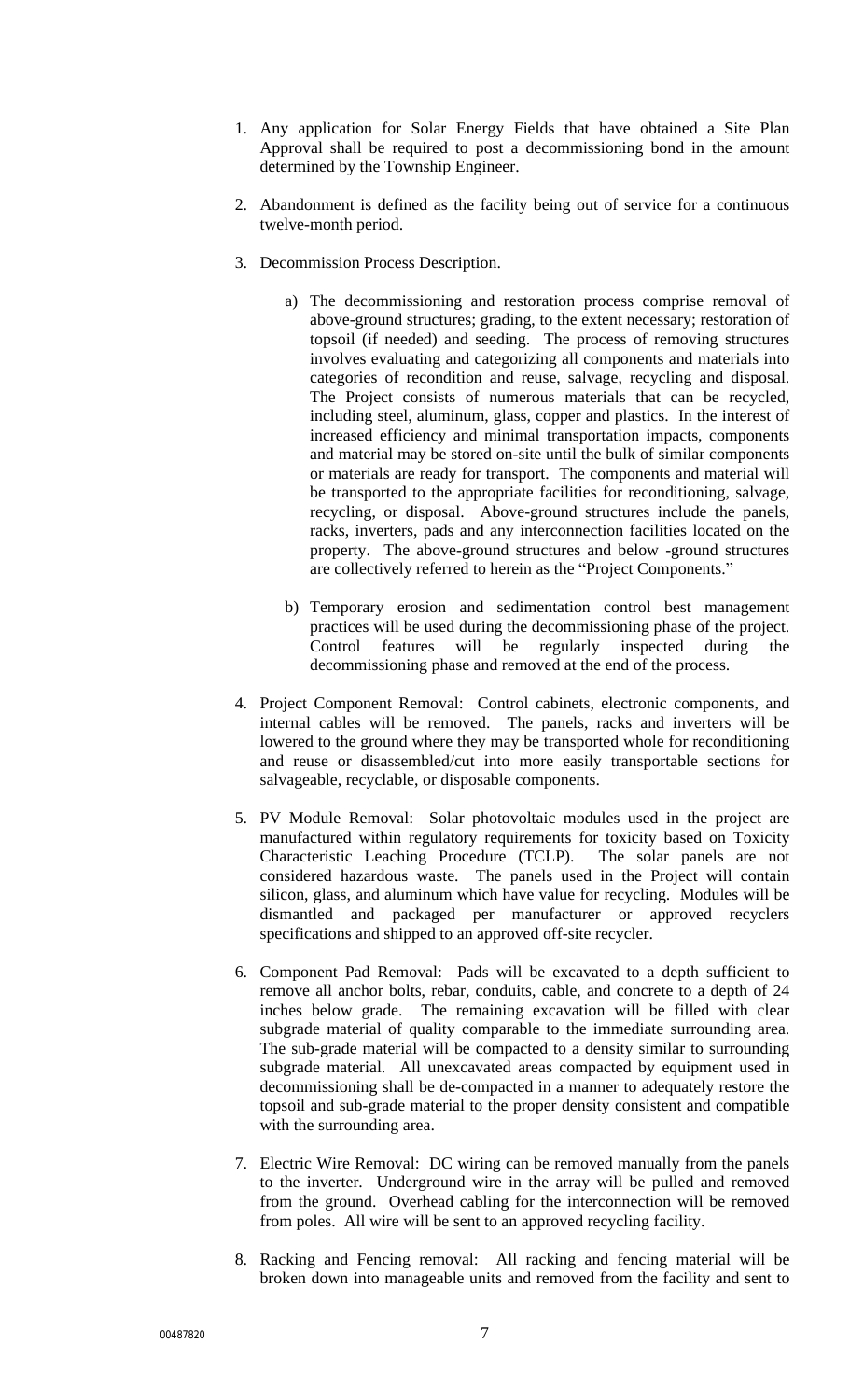an approved recycler. All racking posts driven into the ground will be pulled and removed.

- 9. Concrete Slab Removal: Concrete slabs used as equipment pads will be broken and removed to a depth of two feet below grade. Clean concrete will be crushed and disposed of off-site.
- 10. Access Road: During decommissioning, the processed stone access roads will be stripped, exposing the geotextile beneath. The geotextile will then be removed and disposed revealing the original soil surface. The compacted soil beneath the road fill may require ripping with a subsoiler plow to loosen it before it can be returned to crop production.
- 11. Site Restoration Process Description: Following decommissioning activities, the sub-grade material and topsoil from affected areas will be de-compacted and restored to a density and depth consistent with the surrounding areas. If the subsequent use for the project site will involve agriculture, a deep till of the project site will be undertaken. The affected areas will be inspected, thoroughly cleaned, and all construction-related debris removed. Disturbed areas will be reseeded to promote re-vegetation of the area unless the area is to be immediately redeveloped. In all areas restoration shall include, as reasonably required, leveling, terracing, mulching, and other necessary steps to prevent soil erosion, to ensure establishment of suitable grasses and forbs, and to control noxious weeds and pests.
- 12. Decommissioning Terms: The project shall be decommissioned within 180 days of the end of the project's operational life. Areas disturbed during the decommissioning phase will be seeded with a drought-tolerant grass seed mix appropriate for the area unless such areas are being immediately redeveloped for other uses.
- 13. The decommissioning plan shall contain the following provisions:
	- a) Provisions for the removal of all components of the facility/system from the site and the full restoration of the site to its predevelopment condition insofar as is feasible; and the safe disposal of all components of the facility/system, including the recycling of all recoverable materials, consistent with prevailing best practices relating to the disposal and recycling of photovoltaic waste.
	- b) Provisions that the Township shall notify the land owner and owner/operator of the facility of the pending determination of abandonment and order proof of the resumption of energy generation to at least eighty percent (80%) of the facility's capacity ore removal of the facilities in accordance with the approved decommissioning plan, subject to the issuance of a demolition permit.
	- c) A provision that within sixty (60) days of service of the notice of abandonment, the land owner or facility operator shall apply for and obtain a demolition permit for the decommissioning in accordance with the decommissioning plan..
	- d) Provisions that, as a condition of site plan approval and prior to the issuance of any building permits, the land owner or operator of the facility shall obtain and submit to the township a performance bond or other agree upon secured funding in a form approved by the Township Attorney to ensure that the decommissioning plan provides financial assurance that there will be sufficient funds available for decommissioning and site restoration. Such bond shall be in an amount, as determined in detail by the Township Engineer, which shall be adequate to cover the estimated cost of such removal. The form of such bond shall be approved by the Township Attorney. The bond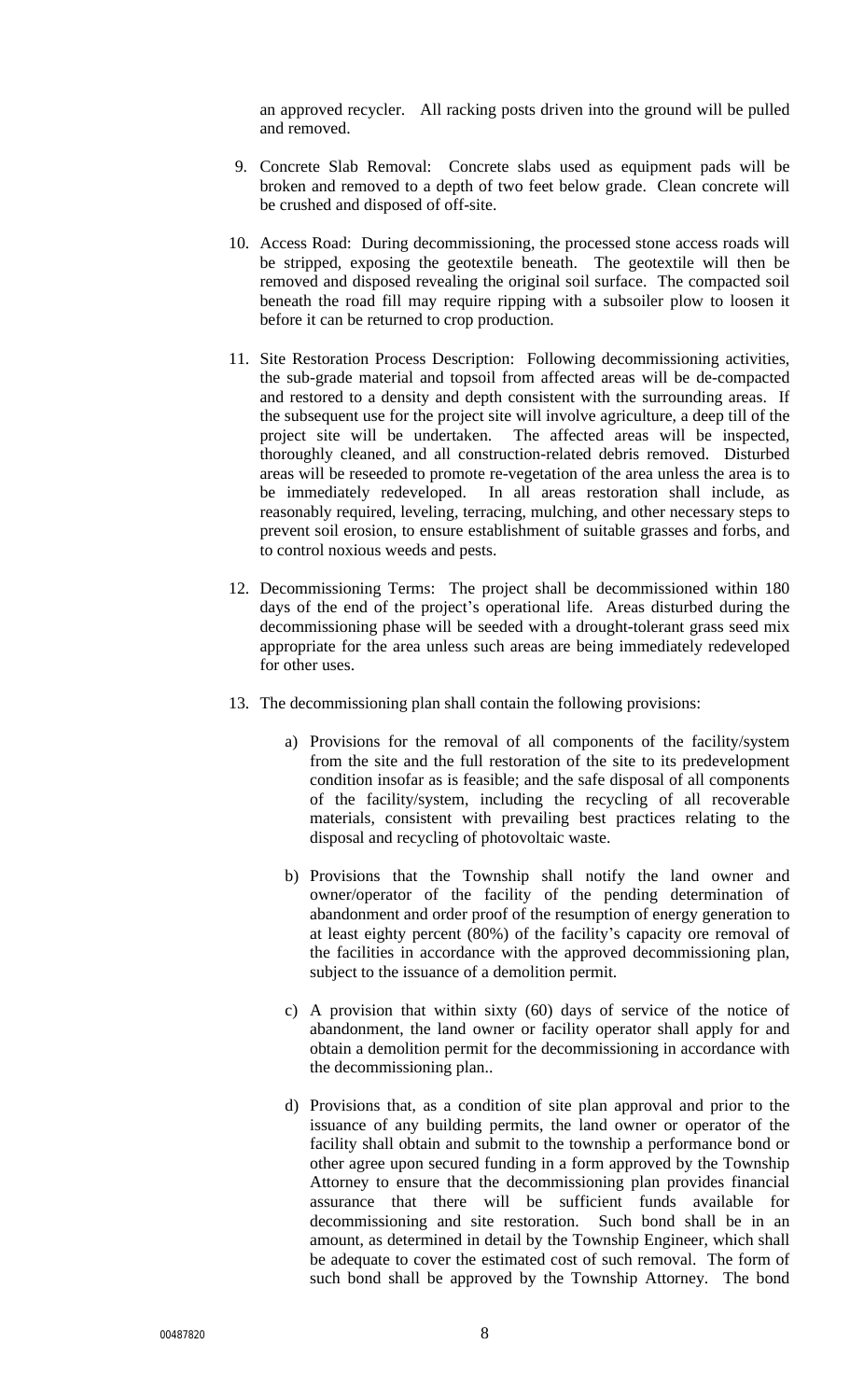shall not be subject to revocation or reduction prior to the completion of the work covered by the demolition permit and decommissioning plan and the full restoration of the site as required by the decommissioning plan. The decommissioning bond shall be reevaluated to reflect inflation every five (5) years from the start of operations which shall be defined as the date of issuance of the certificate of occupancy for the generation of power. Such reevaluation shall be submitted no fewer than thirty (30) days prior to the end of the five (5) year period by the owner/operator and/or landowner to the Township Attorney and Township Engineer for review and approval. If the anticipated cost of decommissioning increases by ten percent (10%) or more, the property owner or operator of the facility shall deposit additional funds into an escrow account or revise the bond or other surety to reflect the increased amount.

- e) Measures to provide for the protection of public health and safety and for protection of the environment and natural resources during both the removal and site restoration stages, as well as the schedule for the completion of all site restoration work in accordance with the decommissioning plan.
- f) Provisions that, if the performance bond described above, plus any supplemental funding that may have been provided by the owner/operator, is insufficient to fully implement the decommissioning plan or if the owner/operator fails to fully satisfy the obligations described herein, then the landowner shall be held responsible for any and all costs associated with the decommissioning to the extent that such costs are not covered by the performance bond and any supplementary funds provided by the owner/operator, if applicable.
- g) Provisions detailing the anticipated life of the project.
- h) The estimated cost of decommissioning in current dollars and an explanation of how the cost was determined, which shall be prepared by a professional engineer or contractor who has expertise in the removal of solar facilities. Salvage value shall not be considered when determining the estimated decommissioning cost.

### D. **Permit requirements.**

1. Permit. A zoning permit and building permit shall be required for the installation of any solar energy system. In all zoning districts located within the Pinelands Area, a certificate of filing shall be obtained when required from the Pinelands Commission prior to the issuance of any zoning permit or building permit or to the installation of any solar energy system.

### E. **Violations.**

- 1. It is unlawful for any person to construct, install, or operate any solar energy system that is not in compliance with this section. Energy systems not expressly approved in this ordinance require a use variance approval and site plan approval by the Zoning Board of Adjustment.
- 2. Existing solar energy systems installed prior to the adoption of this section are exempt from the requirements of this section, except for the provisions regarding abandonment.

### F. **Administration and enforcement**.

1. This section shall be administered by the Zoning Officer, Construction Official or other official as designated.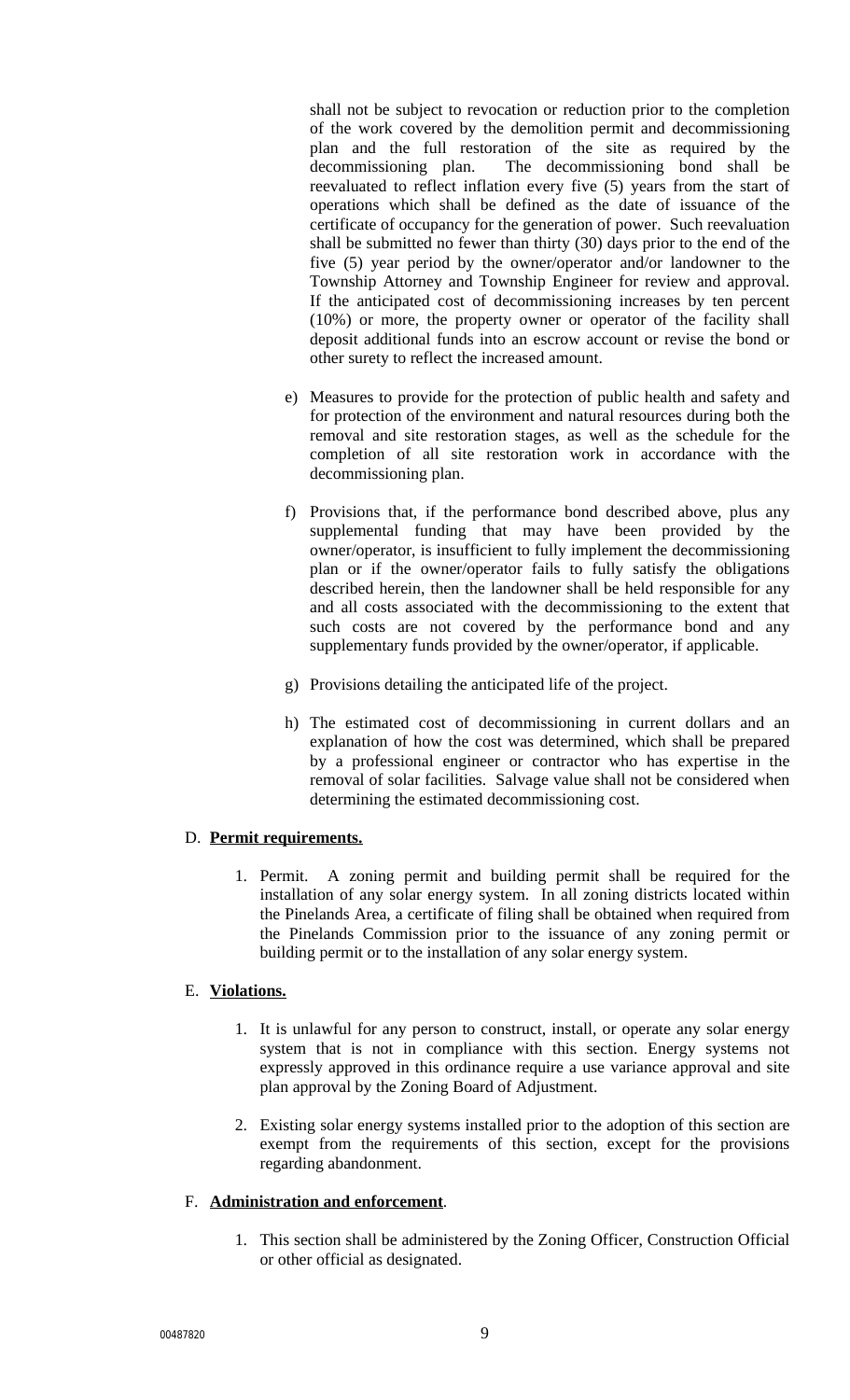- 2. The Zoning Officer, Construction Official or other official as designated may enter any property for which a permit has been issued under this section to conduct an inspection to determine whether the conditions stated in the permit have been met.
- 3. The Zoning Officer, Construction Official or other official as designated may issue orders to abate any violation of this section.
- 4. The Zoning Officer, Construction Official or other official as designated may issue a citation for any violation of this section.
- 5. The Zoning Officer, Construction Official or other official as designated may refer any violation

### G. **Penalties.**

- 1. Any person who fails to comply with any provision of this section shall be subject to enforcement and penalties as stipulated in chapter and section of the appropriate zoning code.
- 2. Nothing in this section shall be construed to prevent the Zoning Officer/Land Use Administrative Officer of the Township of Franklin from using any lawful means to enforce this section.

**SECTION 2.** This Ordinance shall be in full force and effect from and after its adoption and any publication as required by law.

**SECTION 3.** All Ordinances or parts of Ordinances inconsistent herewith are repealed as to such inconsistencies.

**SECTION 4.** This Ordinance shall be referred to the Township Planning Board for review.

**SECTION 5**. Upon adoption of this Ordinance after public hearing thereon, the Township Clerk is further directed to publish notice of the passage thereof and to file a copy of this Ordinance with the County Planning Board, the Pinelands Commission and other agencies as required by law.

**SECTION 5.** If any section, subsection, sentence, clause, phrase or portion of this Ordinance is for any reason held invalid or unconstitutional by any court of competent jurisdiction, such portion shall be deemed a separate, distinct and independent provision, and such holding shall not affect the validity of the remaining portions thereof.

**SECTION 7.** This Ordinance shall take effect upon final passage and publication according to law.

ATTEST: TOWNSHIP OF FRANKLIN

\_\_\_\_\_\_\_\_\_\_\_\_\_\_\_\_\_\_\_\_\_\_\_\_\_\_\_ \_\_\_\_\_\_\_\_\_\_\_\_\_\_\_\_\_\_\_\_\_\_\_\_\_ Barbara Freijomil, Clerk John Bruno, Mayor

### **CERTIFICATION**

I, Barbara Freijomil, Clerk of the Township of Franklin, County of Gloucester, do here certify that the foregoing Ordinance was introduced at the Regular Meeting of the Township of Franklin held on May 10, 2022 and thereafter duty advertised in the legal newspaper of the Township at least seven (7) days prior to it being considered for final passage and adoption at a subsequent meeting to be held on May 24, 2022 at which time any person interested therein will be given an opportunity to be heard.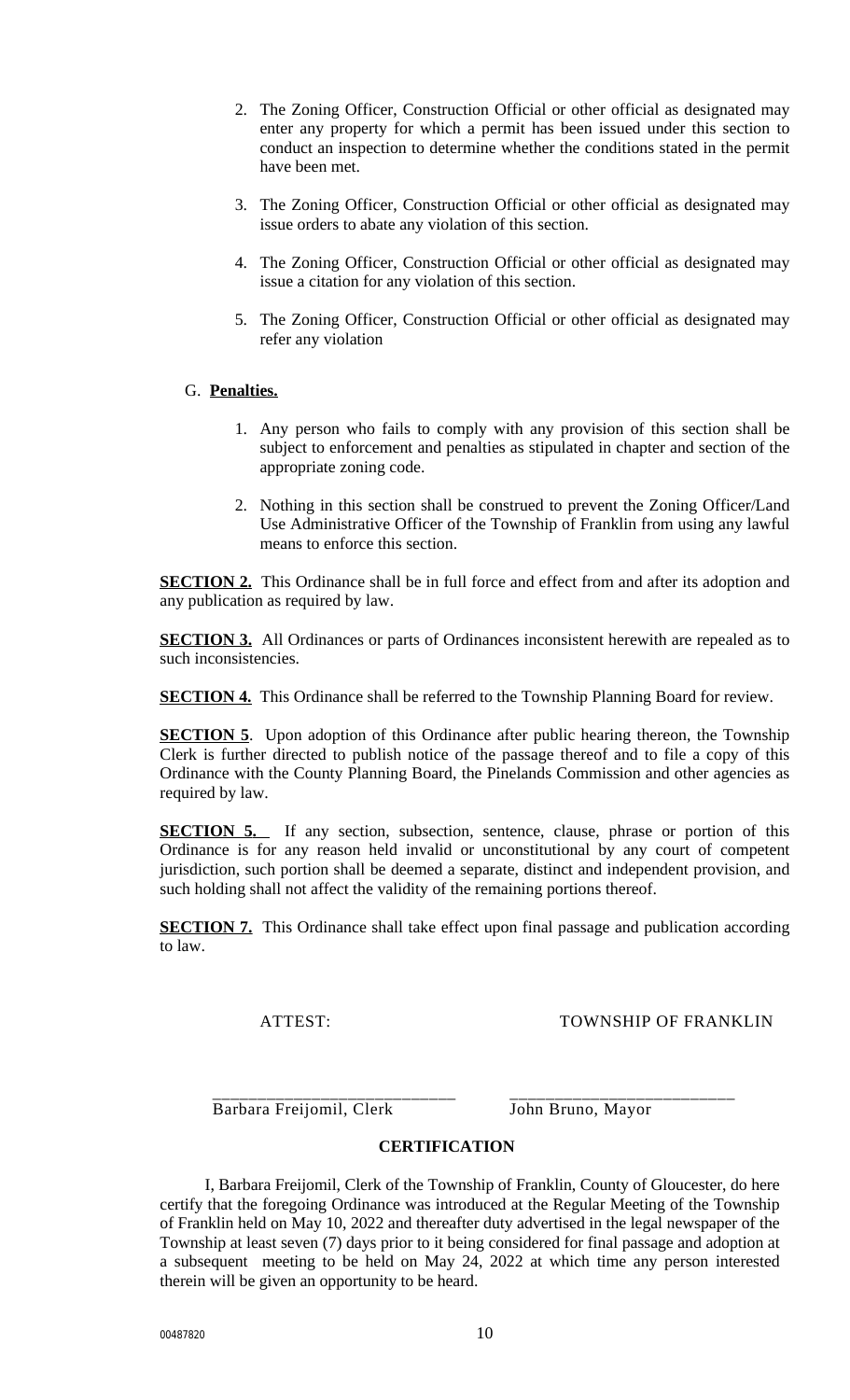#### \_\_\_\_\_\_\_\_\_\_\_\_\_\_\_\_\_\_\_\_\_\_\_\_\_\_\_\_\_ Barbara Freijomil, Municipal Clerk

# Introduced May 10, 2022

| <b>Name</b>          | Motion | Second | Yes | N <sub>0</sub> | <b>Abstain</b> | <b>Absent</b> |
|----------------------|--------|--------|-----|----------------|----------------|---------------|
| <b>Doyle</b>         |        |        |     |                |                |               |
| <b>Deegan</b>        |        |        |     |                |                |               |
| <b>Petsch-Wilson</b> |        |        |     |                |                |               |
| <b>Flaim</b>         |        |        |     |                |                |               |
| <b>Bruno</b>         |        |        |     |                |                |               |

## Adopted May 24, 2022

| <b>Name</b>          | Motion | Second | Yes | N <sub>0</sub> | <b>Abstain</b> | <b>Absent</b> |
|----------------------|--------|--------|-----|----------------|----------------|---------------|
| <b>Doyle</b>         |        |        |     |                |                |               |
| <b>Deegan</b>        |        |        |     |                |                |               |
| <b>Petsch-Wilson</b> |        |        |     |                |                |               |
| <b>Flaim</b>         |        |        |     |                |                |               |
| <b>Bruno</b>         |        |        |     |                |                |               |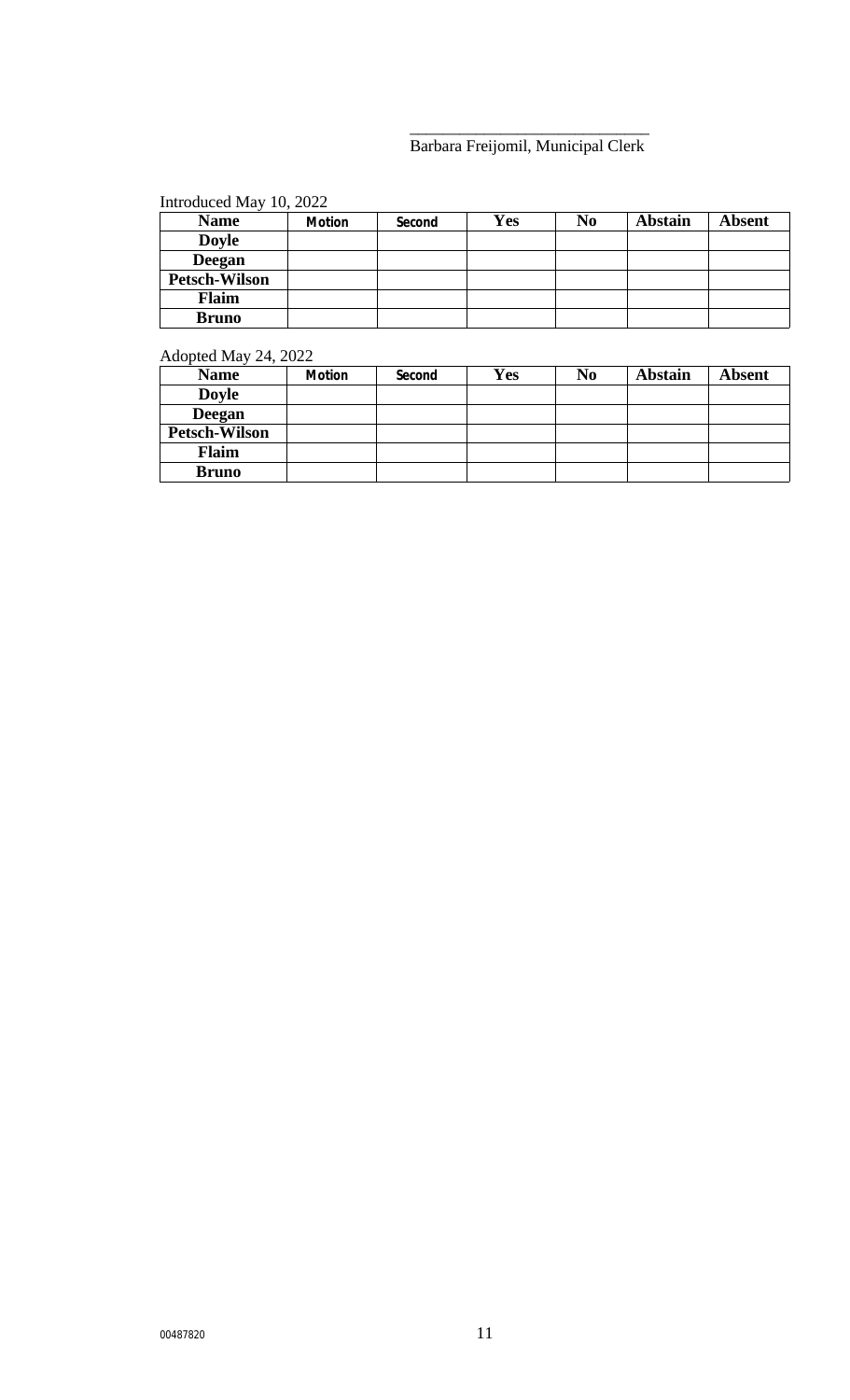Chapter 253. Land Development

Article XXIII. IC Interchange Commercial

§ 253-141. Purpose.

The purpose of the IC District is to recognize the area around the interchange of Route 55 and Route 40 as a unique opportunity to create a commercial enclave focused on serving the traveling public passing through the township.

§ 253-142. Permitted uses.

Permitted uses shall be as follows:

A.

Principal uses.

(1)

[Automobile](https://ecode360.com/print/FR0192?guid=9929049,9929050,9929071#9926814) fueling stations, including fueling stations with convenience retail, except truck [stops which are prohibited.](https://ecode360.com/print/FR0192?guid=9929049,9929050,9929071#9929048)

(2)

[Diners and restauran](https://ecode360.com/print/FR0192?guid=9929049,9929050,9929071#9929049)ts, including drive-through restaurants.

(3)

Bars, pubs and taverns.

(4) [Hotels and motels.](https://ecode360.com/print/FR0192?guid=9929049,9929050,9929071#9929050)

(5)

Government buildings.

[\(6\)](https://ecode360.com/print/9929051#9929051) 

[Pub](https://ecode360.com/print/9929052#9929052)lic utilities and utility substations.

(7)

Mass transit stations and depots.

[\(8\)](https://ecode360.com/print/9929053#9929053) 

Child-care centers.

[\(9\)](https://ecode360.com/print/9929054#9929054)

## **Residential Solar Energy Systems per 253-83-1**

[\(10\)](https://ecode360.com/print/9929055#9929055)

## **[Com](https://ecode360.com/print/9929056#9929056)mercial Solar Energy Systems per 253-83-2**

[B.](https://ecode360.com/print/9929057#9929057) 

Accessory uses.

[\(1\)](https://ecode360.com/print/9929058#9929058) 

Indoor storage of goods which are sold on site (not warehousing).

[\(2\)](https://ecode360.com/print/9929059#9929059)  Parking.

(3)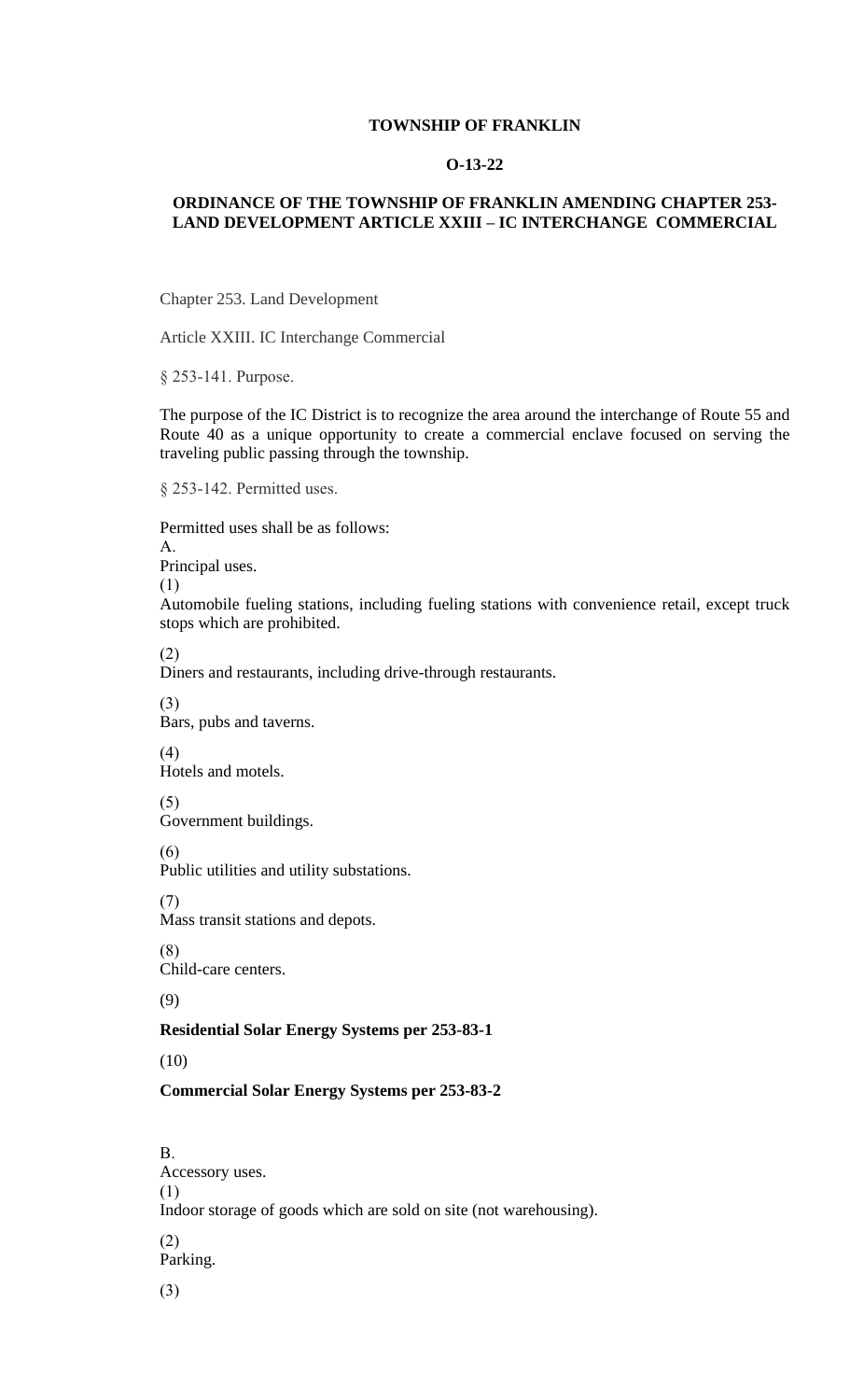Automotive sales and service facilities.

(2) Planned business parks.

(3) Regional and design commercial shopping centers.

(4)

[Loc](https://ecode360.com/print/9929064#9929064)al communications facilities.

[§ 25](https://ecode360.com/print/9929065#9929065)3-143. Area and bulk standards.

Area and bulk standards shall be as follows: [A.](https://ecode360.com/print/9929066#9929066)  Minimum lot area: 1.5 acres. [B.](https://ecode360.com/print/9929067#9929067)  Minimum lot frontage: 200 feet. [C.](https://ecode360.com/print/9929068#9929068)  Minimum setbacks. [\(1\)](https://ecode360.com/print/9929069#9929069)  Principal building. (a) [Fron](https://ecode360.com/print/9929070#9929070)t: 50 feet. (b) [Side \(each\): 20 feet.](https://ecode360.com/print/FR0192?guid=9929049,9929050,9929071#9929071) (c) [Rea](https://ecode360.com/print/9929072#9929072)r: 50 feet. (2) [Ac](https://ecode360.com/print/9929073#9929073)cessory structures. (a) Front: 50 feet.

[\(b\)](https://ecode360.com/print/9929074#9929074) [Side](https://ecode360.com/print/9929075#9929075): 10 feet.

(c) [Rea](https://ecode360.com/print/9929076#9929076)r: 10 feet.

(3) [Park](https://ecode360.com/print/9929077#9929077)ing. (a) [Fron](https://ecode360.com/print/9929078#9929078)t: 25 feet.

(b)

[Side](https://ecode360.com/print/9929079#9929079): 10 feet, unless the parking area is part of a shared parking scheme pursuant to § **253- 92J**.

[\(c\)](https://ecode360.com/print/9929080#9929080) 

Rear: 10 feet, unless the parking area is part of a shared parking scheme pursuant to § **253- [92J](https://ecode360.com/print/9929081#9929081)**.

(d)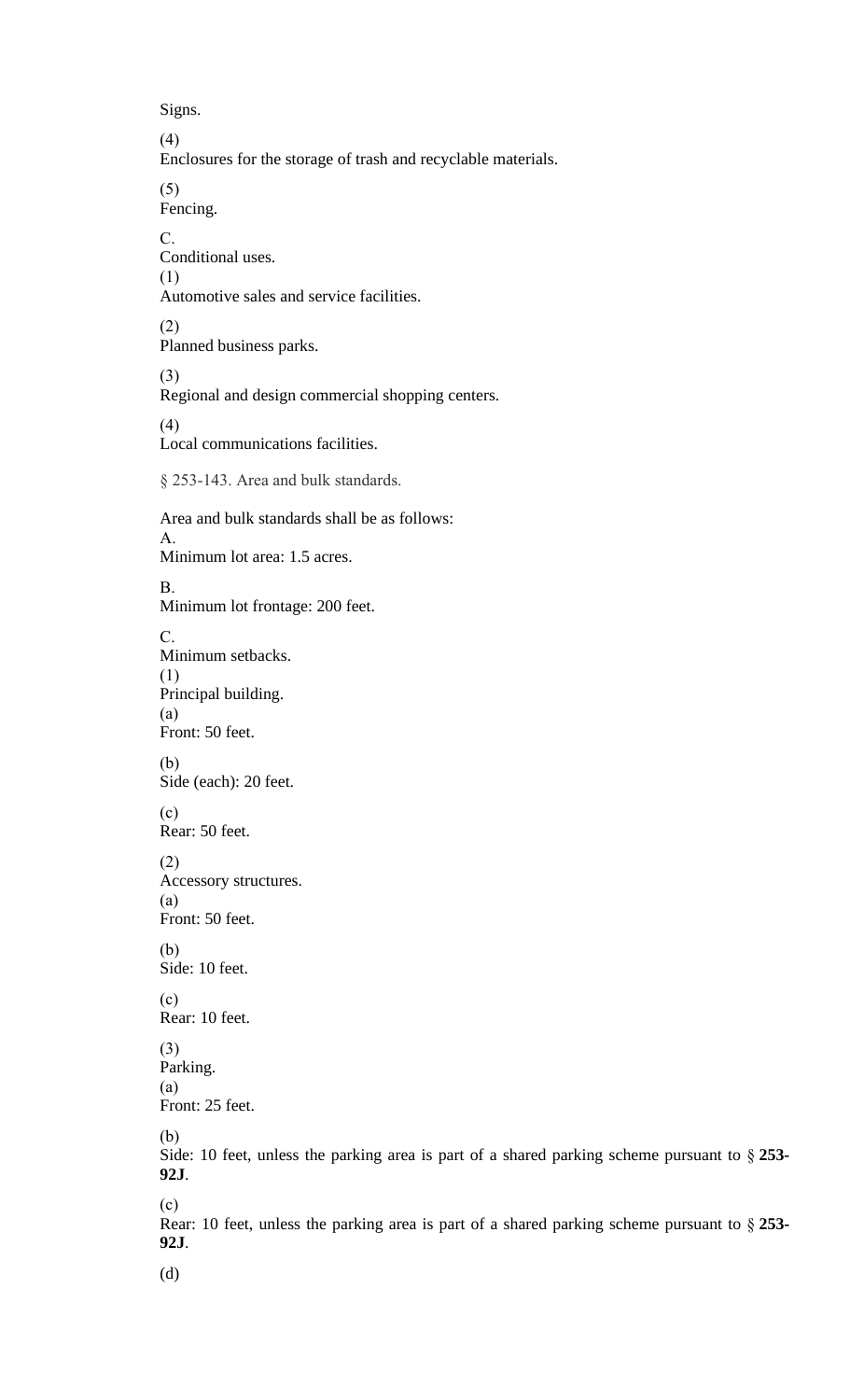Total impermeable coverage: 50%, except that coverage may be increased to 70%, provided that the applicant demonstrates to the satisfaction of the approving authority that there will be no net increase over preconstruction conditions in the volume and rate of stormwater runoff.

E.

Maximum building height: 45 feet.

F.

Minimum landscaped area: 25%.

#### ATTEST: TOWNSHIP OF FRANKLIN

\_\_\_\_\_\_\_\_\_\_\_\_\_\_\_\_\_\_\_\_\_\_\_\_\_\_\_ \_\_\_\_\_\_\_\_\_\_\_\_\_\_\_\_\_\_\_\_\_\_\_\_\_ Barbara Freijomil, Clerk John Bruno, Mayor

#### **CERTIFICATION**

I, Barbara Freijomil, Clerk of the Township of Franklin, County of Gloucester, do here [cer](https://ecode360.com/print/9929090#9929090)tify that the foregoing Ordinance was introduced at the Regular Meeting of the Township of Franklin held on May 10, 2022 and thereafter duty advertised in the legal newspaper of the [To](https://ecode360.com/print/9929091#9929091)wnship at least seven (7) days prior to it being considered for final passage and adoption at a subsequent meeting to be held on May 24, 2022 at which time any person interested therein will be given an opportunity to be heard.

Barbara Freijomil, Municipal Clerk

\_\_\_\_\_\_\_\_\_\_\_\_\_\_\_\_\_\_\_\_\_\_\_\_\_\_\_\_\_

| <b>Name</b>          | <b>Motion</b> | Second | <b>Yes</b> | N <sub>0</sub> | <b>Abstain</b> | <b>Absent</b> |
|----------------------|---------------|--------|------------|----------------|----------------|---------------|
| <b>Doyle</b>         |               |        |            |                |                |               |
| <b>Deegan</b>        |               |        |            |                |                |               |
| <b>Petsch-Wilson</b> |               |        |            |                |                |               |
| Flaim                |               |        |            |                |                |               |
| <b>Bruno</b>         |               |        |            |                |                |               |

Introduced May 10, 2022

Adopted May 24, 2022

| <b>Name</b>          | <b>Motion</b> | Second | <b>Yes</b> | N <sub>0</sub> | <b>Abstain</b> | <b>Absent</b> |
|----------------------|---------------|--------|------------|----------------|----------------|---------------|
| <b>Doyle</b>         |               |        |            |                |                |               |
| <b>Deegan</b>        |               |        |            |                |                |               |
| <b>Petsch-Wilson</b> |               |        |            |                |                |               |
| Flaim                |               |        |            |                |                |               |